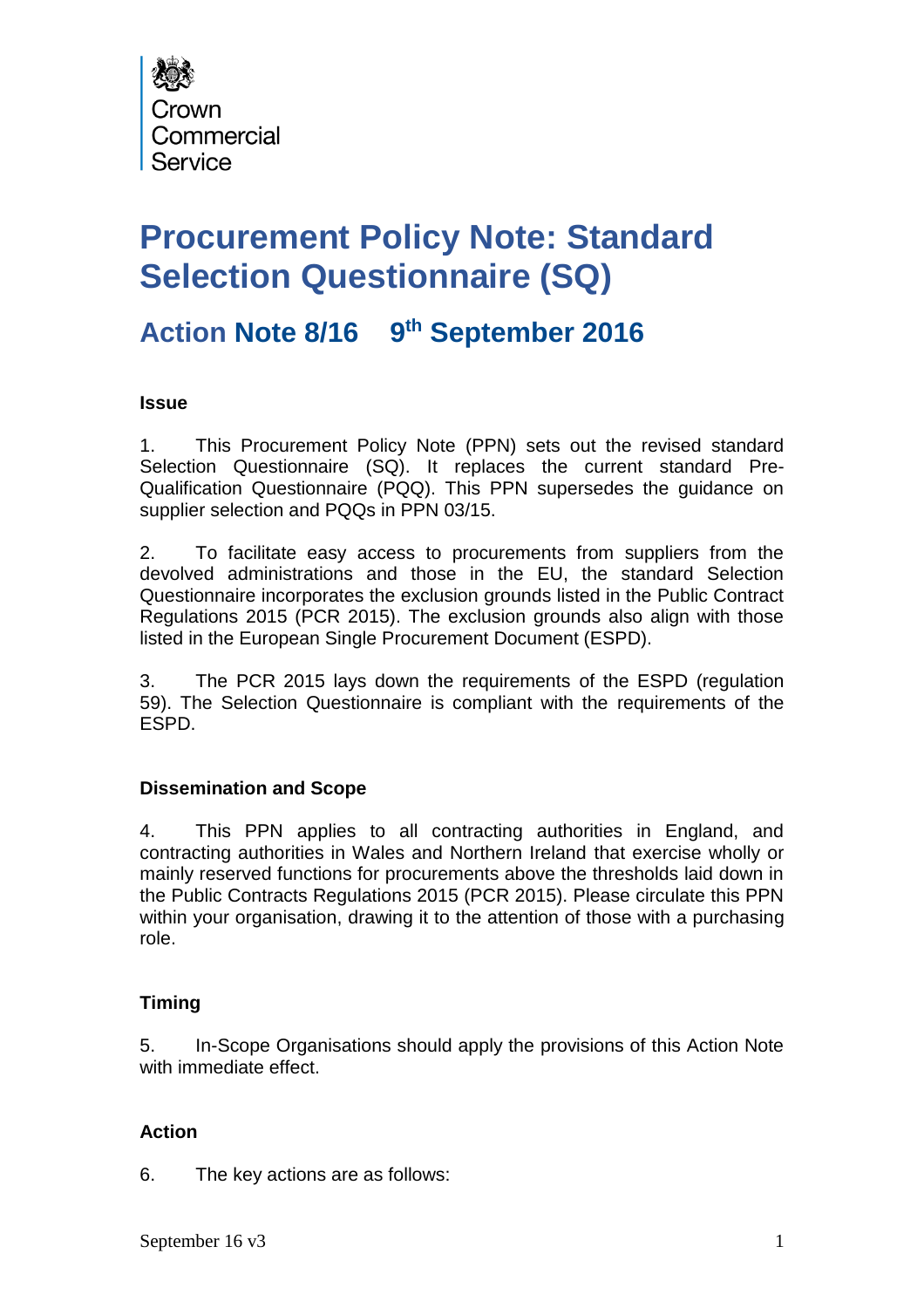- Stop using the standard Pre-Qualification Questionnaire for the supplier selection stage of new procurements covered by the Public Contracts Regulations 2015.
- Start using the new standard Selection Questionnaire and comply with the guidance, process and the standard form in the attached annexes.
	- Annex A Guidance on the selection stage process.
	- Annex B Standard Selection Questionnaire Template.
	- Annex C Exclusion Grounds.
	- Annex D Frequently Asked Questions.

## **Background**

7. The standard Selection Questionnaire has been developed to simplify the supplier selection process for businesses, in particular smaller firms, across the public sector. In developing the SQ the opportunity has been taken to make the questionnaire compliant with the European Single Procurement Document (ESPD), and amended the rules on the selection of suppliers.

## **Contact**

8. Enquiries about this PPN should be directed to the Crown Commercial Service Helpdesk (telephone 0345 410 2222, email info@crowncommercial.gov.uk)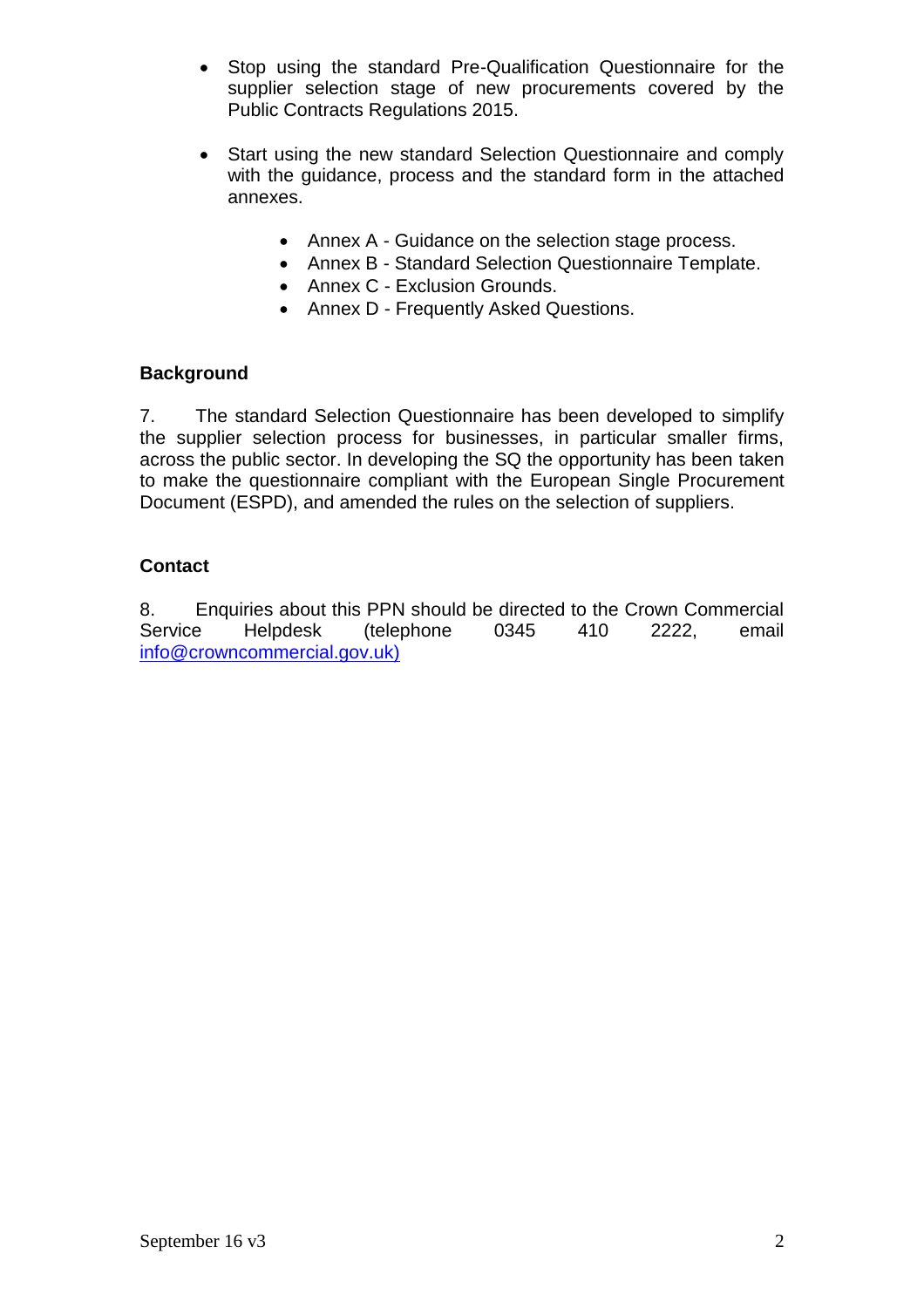## **Public Contracts Regulations 2015 Guidance on the selection stage process, including the new standard Selection Questionnaire**

## **Introduction**

1. This document contains statutory guidance on the revised process of supplier selection and the new standard Selection Questionnaire to be used. If your organisation is in scope you are required to apply this guidance when undertaking the supplier selection process in procurements above the relevant EU thresholds. You should stop using the standard Pre-qualification Questionnaire (PQQ). This supersedes the guidance on supplier selection and PQQs in Procurement Policy Note 03/15.

## **Background**

- 2. Supplier selection is a key stage in public procurement where you gather information on and make assessments of the prospective bidders' credentials, before considering tenders. This includes gathering information about companies' track records, financial credentials, whether they have been involved in corruption, whether they meet various selection criteria, and so on.
- 3. This new process of supplier selection is very similar to the old one, while introducing some new features and a new form. It modifies and modernises a longstanding procurement practice, and should not be seen as a major shift in the fundamental approach of supplier selection. It aims to ensure a simpler and more consistent approach across the whole public sector.
- 4. The standard Selection Questionnaire asks potential suppliers to initially just self-declare their status against the exclusion grounds and selection questions. Usually you will only check the status of the winning supplier. This reduces the burden on unsuccessful suppliers and on organisations providing evidence for those checks and aligns with the process required in the PCR 2015 for the ESPD.
- 5. The standard Selection Questionnaire is structured in 3 separate parts:

Part 1 of the standard Selection Questionnaire covers the basic information about the supplier, such as the contact details, trade memberships, details of parent companies, group bidding and so on.

Part 2 covers a self-declaration regarding whether or not any of the exclusion grounds apply.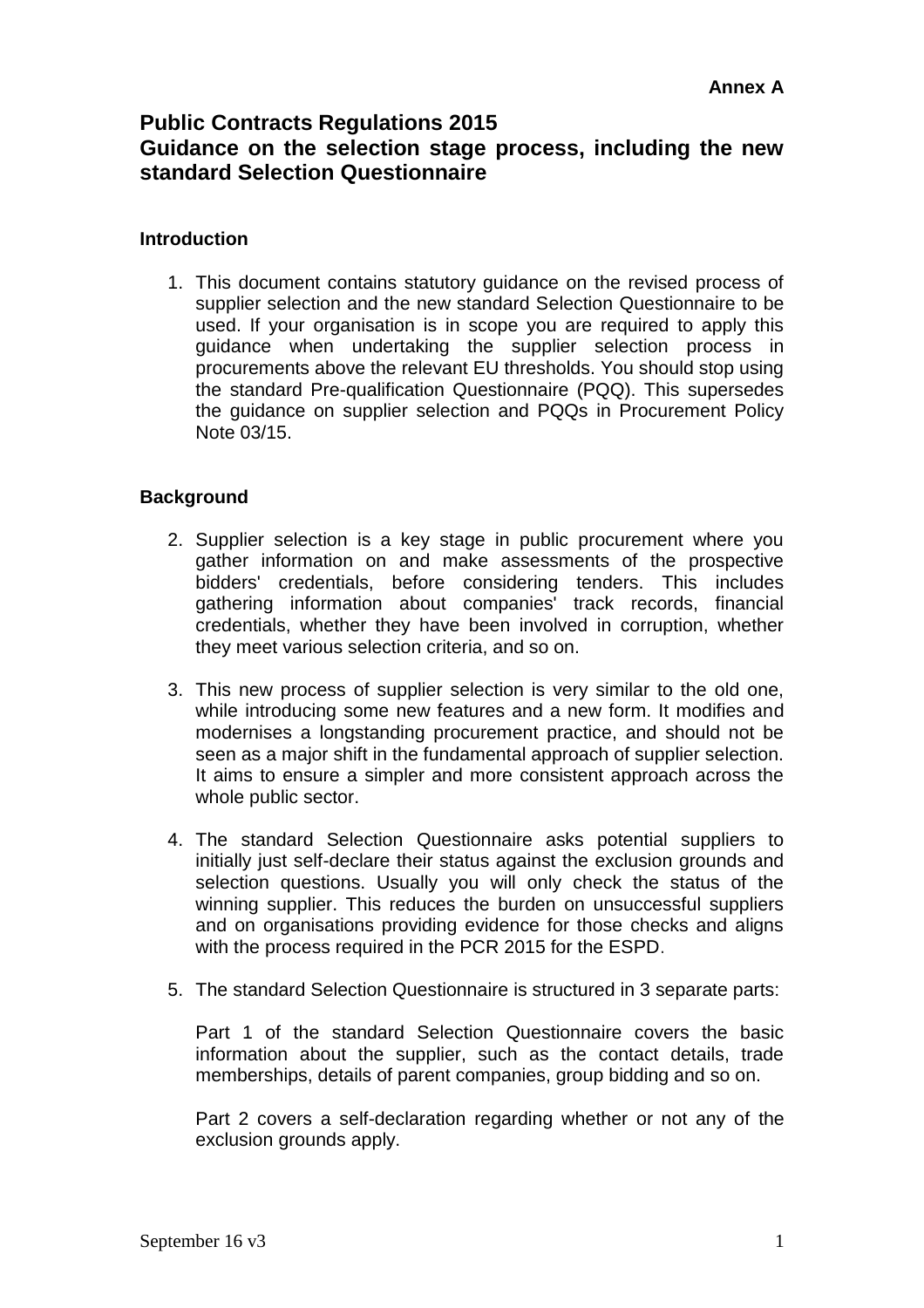Part 3 covers a self-declaration regarding whether or not the company meets the selection criteria in respect of their financial standing and technical capacity

- 6. This guidance covers:
	- A summary of the key points
	- More detailed advice on particular aspects, including
		- o General guidance on scope, format, and deviations
		- o Guidance on particular subsections of the standard Selection **Questionnaire**
	- Standard Selection Questionnaire
	- List of exclusion grounds
	- Frequently asked questions

## **Summary of Key Points**

- 7. You should begin using the new standard Selection Questionnaire (SQ) and stop using the current standard Pre-Qualification Questionnaire, for the supplier selection stage of new procurements covered by the Public Contracts Regulations 2015.
- 8. You must tell potential suppliers in the procurement documents how they are to access the Selection Questionnaire and submit the completed version. There are a number of options:

a) Include the standard Selection Questionnaire as provided with this guidance, containing all 3 parts, in the procurement documents; or

b) Direct potential suppliers to the EU electronic version of the ESPD, through the Commission's E-ESPD service, and provide the standard selection questions separately in the procurement documents; or

c) Provide access details to an e-procurement system that asks the same questions as listed in the standard Selection Questionnaire plus any procurement specific questions. The e-procurement system could also allow potential suppliers to upload SQs completed in other compatible systems, or re-use SQs from previous procurements that have been stored in the e-procurement systems.

9. You should ensure that all the necessary self declarations are received as part of the selection stage evaluation. A Part 1 and Part 2 declaration is mandatory from potential suppliers to declare that they have not breached any of the exclusion grounds. A completed Part 1 and Part 2 declaration is also required of any organisations that potential suppliers rely on to meet the selection criteria. These could be parent companies, affiliates, associates, or essential subcontractors.

September 16 v3 2 10.If a potential supplier, or any organisation they rely on to meet the selection criteria, has breached any of the exclusion grounds, they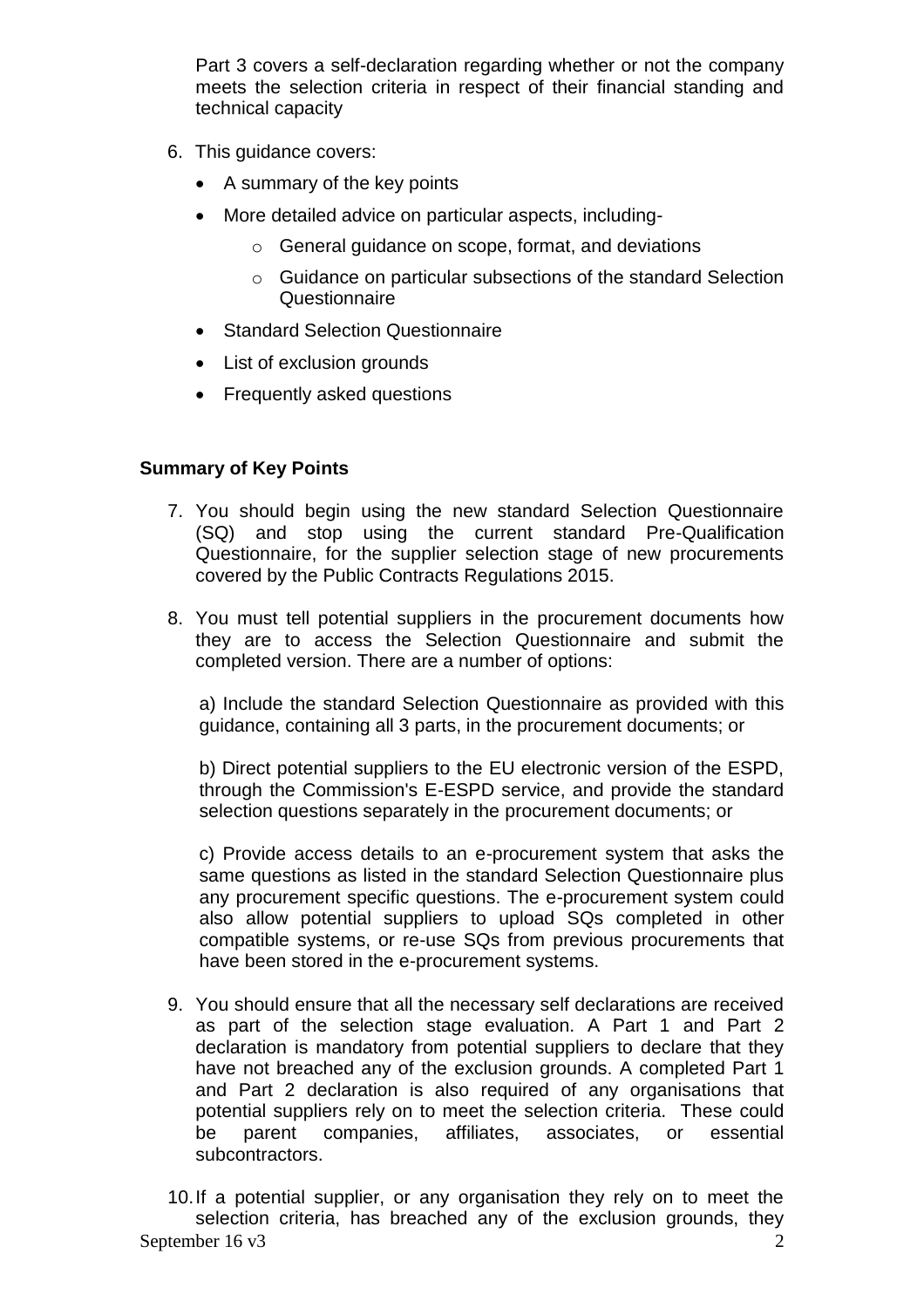have the opportunity to explain how and what action they have taken to rectify the situation (this is called self-cleaning).

- 11.You must accept a self-assessment of compliance with the exclusion and selection criteria at the early stages of procurement. The evidence is only required when the winning bidder(s) have been identified, or at an earlier stage if that is necessary to ensure the proper conduct of the procedure.
- 12.You must not add to or change the questions in Part 1 or Part 2 of the standard Selection Questionnaire. Deviations are permissible for the supplier selection questions in Part 3, but must be reported as per the process outlined later in this guidance.
- 13.You are obliged to accept the self-certification of the exclusion grounds via an EU ESPD template, including ones in different formats from other Member States, if a potential supplier submits one as part of the selection process.
- 14.An EU ESPD template and response to selection questions submitted by a potential supplier from another Member State, can be evaluated alongside the standard Selection Questionnaire submissions from potential UK suppliers. The exclusion criteria are common to all Member States, and the instructions on the selection questions for the procurement will be provided in the procurement documents and will, therefore, be the same for all potential suppliers.

## **General rules for standard Selection Questionnaire**

- 15.A declaration that exclusion grounds have not been breached has to be provided with bids in open procedures. For all other procedures it must be provided with requests for participation. However specific contracts (call-offs) placed via frameworks do not require a completed declaration.
- 16.In a Dynamic Purchasing System (DPS) the standard Selection Questionnaire Part 1 and Part 2 must form part of the selection criteria for entry onto the DPS. An update to these Parts 1 and Part 2 can be asked for at any time during the life of the DPS. You may use Part 3 of the standard Selection Questionnaire as a guide in developing appropriate and proportionate questions for the supplier selection criteria of a DPS.
- 17.The procurement documents must provide details on how the selfdeclaration of exclusion grounds section of the questionnaire is to be accessed, list the required selection questions, and tell potential suppliers how to submit responses to the three Parts.
- 18.Currently there are three ways for a potential supplier to access the exclusion grounds self-declaration (Part 1 and Part 2 of the SQ). The best route for you to select depends on the facilities available to you:
	- Standard Selection Questionnaire. Potential suppliers are asked to complete the standard Selection Questionnaire and submit a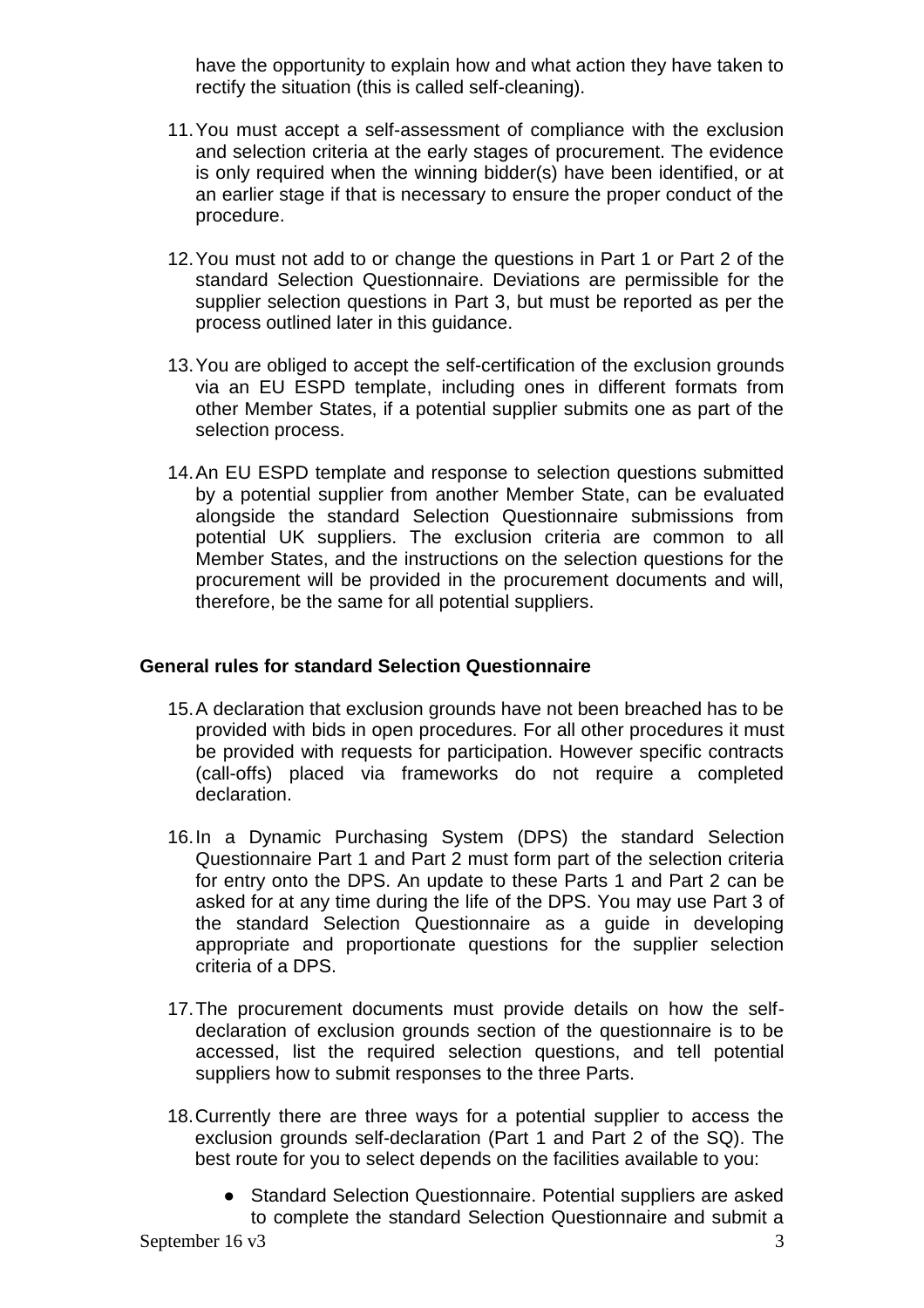copy alongside the selection evidence. The standard Selection Questionnaire can be found at Annex B. This route can only be used until 18<sup>th</sup> April 2017 after which all submissions must be electronic and are likely to be incorporated into contracting authorities e-procurement systems. The exclusion questions provided in Part 2 of the template should be supplemented with the relevant standard supplier selection questions listed in Part 3. An alternative way of doing this is to ask the selection questions separately within the procurement documentation. Guidance for the use of standard supplier selection questions is provided below.

- [EU E-ESPD Service](https://ec.europa.eu/tools/espd) (E-ESPD). This is an online version of the EU ESPD and only covers Part 1 and Part 2 of the standard Selection Questionnaire. You create the ESPD template and include the downloaded XML document with the procurement documents, alongside the standard supplier selection questions and request for selection information. The potential supplier uploads the XML file to the E-ESPD and completes the selfdeclaration. The potential supplier completes the E-ESPD in their own language against their own national exclusion grounds, and the E-ESPD provides the translations. The potential supplier then downloads the completed XML file and attaches it with their selection evidence/bid. Upon receipt of the file you upload it into the E-ESPD system to check it. Using this route, Part 3 supplier selection questions are asked separately in the procurement documents.
- E-procurement system. The self-declaration on the exclusion grounds can be built into interoperable e-procurement systems that allow the answers to be reused and exchanged between eprocurement systems both nationally and across Member States. If this option is selected the procurement documents simply provide the link to the e-procurement system, provided it offers unrestricted and full direct access free of charge to all potential suppliers. The EU Commission has also provided coding that facilitates the exchange of ESPD data between eprocurement systems. If you have an existing e-procurement system then the system's providers can download the code from [JoinUp](https://joinup.ec.europa.eu/asset/espd/home) or [github.com](https://github.com/ESPD/ESPD-Service) and incorporate the exclusion grounds section within their own e-procurement system.
- 19.To reduce the administrative burden of a procurement procedure, documentary evidence is not required when the standard Selection Questionnaire is submitted. Where the evidence is available in a relevant national database, free of charge, the potential supplier can state where the requested evidence can be found (i.e. the name of the repository, website, identification of the file etc.). If this happens you must retrieve it directly from the indicated source.
- 20.However you may ask any potential supplier at any time during the procurement to submit all or part of the evidence if it is necessary to ensure the proper conduct of the procedure. You must check the evidence of the winning bidder before award of the contract.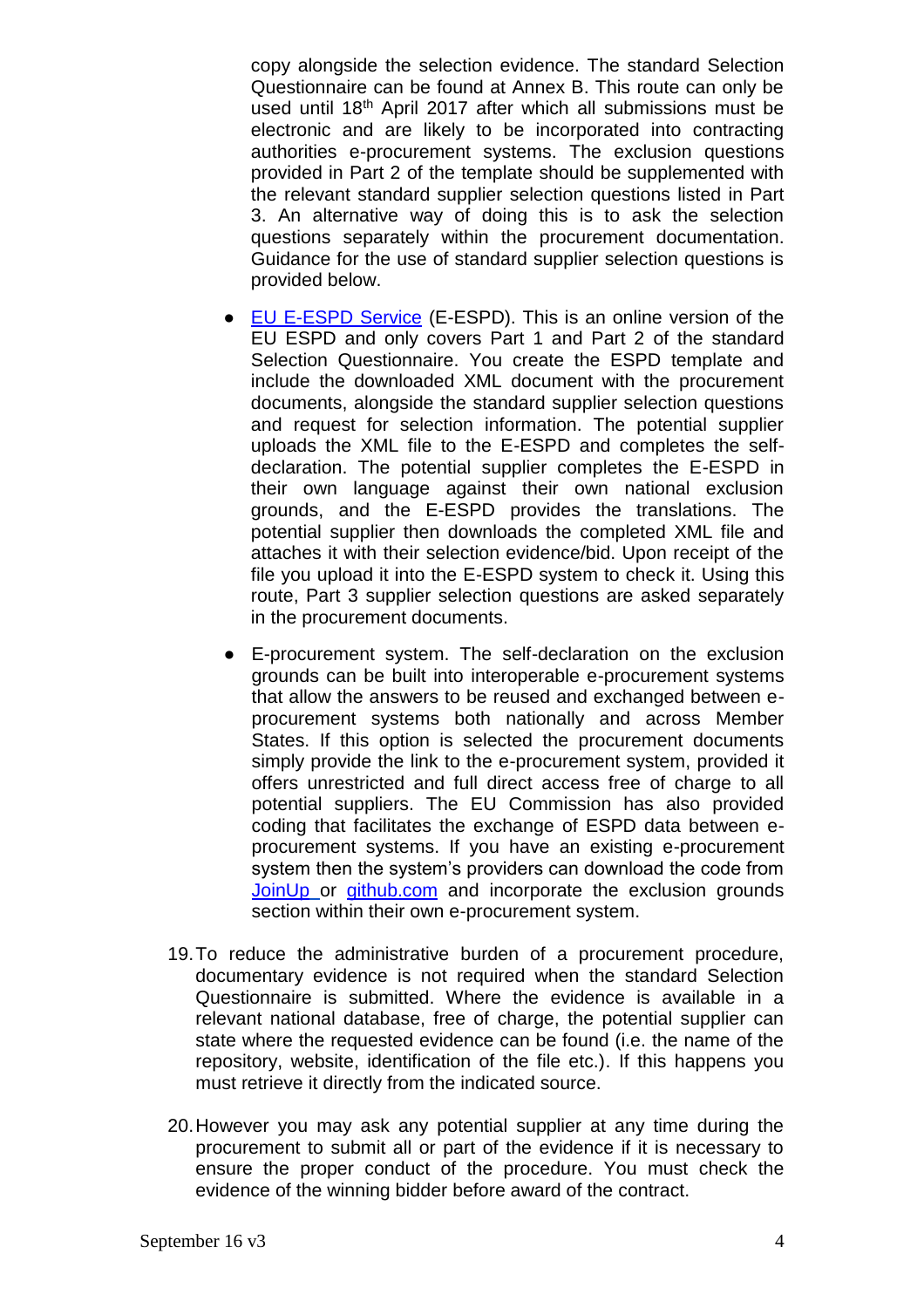## **Guidance on Part 1 and Part 2 (exclusion grounds<sup>1</sup> ) - key principles**

- 21.It is mandatory for a potential supplier to complete Part 1 and Part 2 of the standard Selection Questionnaire, or the ESPD template, for all procurements above EU thresholds.
- 22.As Part 1 and Part 2 of the standard Selection Questionnaire provide a formal statement that the relevant grounds for exclusion do not apply to the potential supplier completing it, a completed form is required for each organisation the potential supplier will rely on to meet the selection criteria. This also means that where the potential supplier is actually a group of suppliers, including joint ventures and partnerships, each potential supplier in that group must complete Part 1 and Part 2 of the standard Selection Questionnaire self-declaration. This requirement must be made clear in the procurement documents.
- 23.You can choose whether or not to ask for a self-declaration of exclusion grounds from sub-contractors who are not being relied on by the bidder to meet the selection criteria. However if you choose to ask for one then the procurement documents should explicitly state that one is required. (The standard Selection Questionnaire includes a line to this effect).

## **Guidance on Part 3 of standard Selection Questionnaire and qualitative selection – key principles**

- 24.You must consider this guidance for procurements above the EU thresholds for supplies and services when selecting potential suppliers. This guidance is accompanied by the standard Selection Questionnaire for use in procurements where the PCR 2015 apply.
- 25.The threshold for using a pre-qualification stage in a works contract is the same as for supplies and services. You should use the PAS91 PQQ for works contracts (including the procurement of goods and services needed in relation to the works).
- 26.The section of the guidance covering standard supplier selection questions (Part 3 of the standard Selection Questionnaire) does not apply to:
	- contracting authorities which exercise wholly or mainly devolved functions in Wales or Northern Ireland;
	- the procurement of health care services for the purposes of the NHS within the meaning and scope of the National Health Service (Procurement, Patient Choice and Competition) (No. 2) Regulations 2013.

 $\overline{a}$ <sup>1</sup> List of exclusion grounds can be found at

September  $16 \text{ v}3$  5 [https://www.gov.uk/government/uploads/system/uploads/attachment\\_data/file/551130/List\\_of](https://www.gov.uk/government/uploads/system/uploads/attachment_data/file/551130/List_of_Mandatory_and_Discretionary_Exclusions.pdf) [\\_Mandatory\\_and\\_Discretionary\\_Exclusions.pdf](https://www.gov.uk/government/uploads/system/uploads/attachment_data/file/551130/List_of_Mandatory_and_Discretionary_Exclusions.pdf)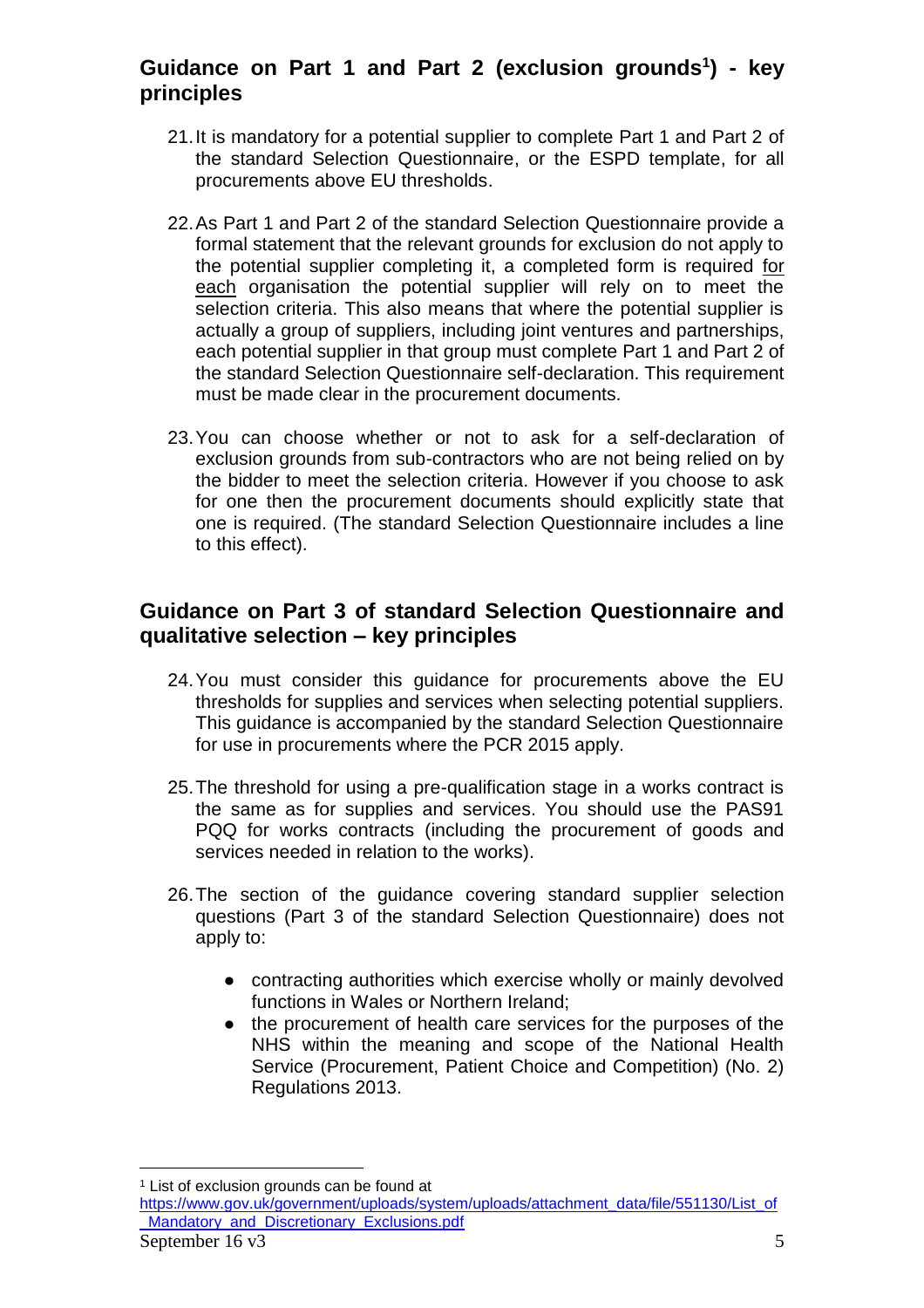#### **Below threshold procurements**

27.You must not include a pre-qualification stage in any procurement below the EU thresholds for supplies and services. The standard Selection Questionnaire exclusion questions and standard selection questions may be used as a guide in developing appropriate and proportionate questions as part of a one-stage procurement process. In below threshold procurements questions may be asked to assess the suitability, capability, legal status, and financial standing of a potential supplier, provided that the questions are relevant and proportionate. For works contracts valued between the supplies and services threshold and the works threshold you may use a two stage process and make use of the PAS91 PQQ.

## **Use of selection questions**

- 28.The questions included in Part 3 of the standard Selection Questionnaire should be adopted across all relevant procurement procedures over the threshold. You do not have to use all the questions - only those relevant and proportionate to the contract.
- 29.The questions should be used in line with the relevant procurement procedure, and used:
	- as part of the tender pack to test that a potential supplier meets minimum levels of suitability when using the open procedure;
	- to pre-qualify suppliers to be invited to tender when using the restricted procedure;
	- to submit an initial tender under the competitive procedure with negotiation;
	- or to participate in a competitive dialogue, innovation partnership procedure or Dynamic Purchasing System (DPS).
- 30. If the standard selection questions are presented as a separate document you should ensure that an appropriate declaration is included and a signature obtained.

## **Reportable deviations**

- 31.No changes or additions can be made to questions in Part 1 and Part 2 of the standard Selection Questionnaire as they list the exclusion grounds set out in the PCR 2015.
- 32.The expectation is that you do not deviate from the questions set out in Part 3 of the standard Selection Questionnaire. However, if you do deviate from this guidance, you must report this to the Crown Commercial Service Mystery Shopper scheme [\(PQQDeviations@crowncommercial.gov.uk\)](mailto:PQQDeviations@crowncommercial.gov.uk?subject=Report%20of%20deviations%20to%20Part%20III%20of%20standard%20Selection%20Questionnaire).
- 33.You must report the following deviations: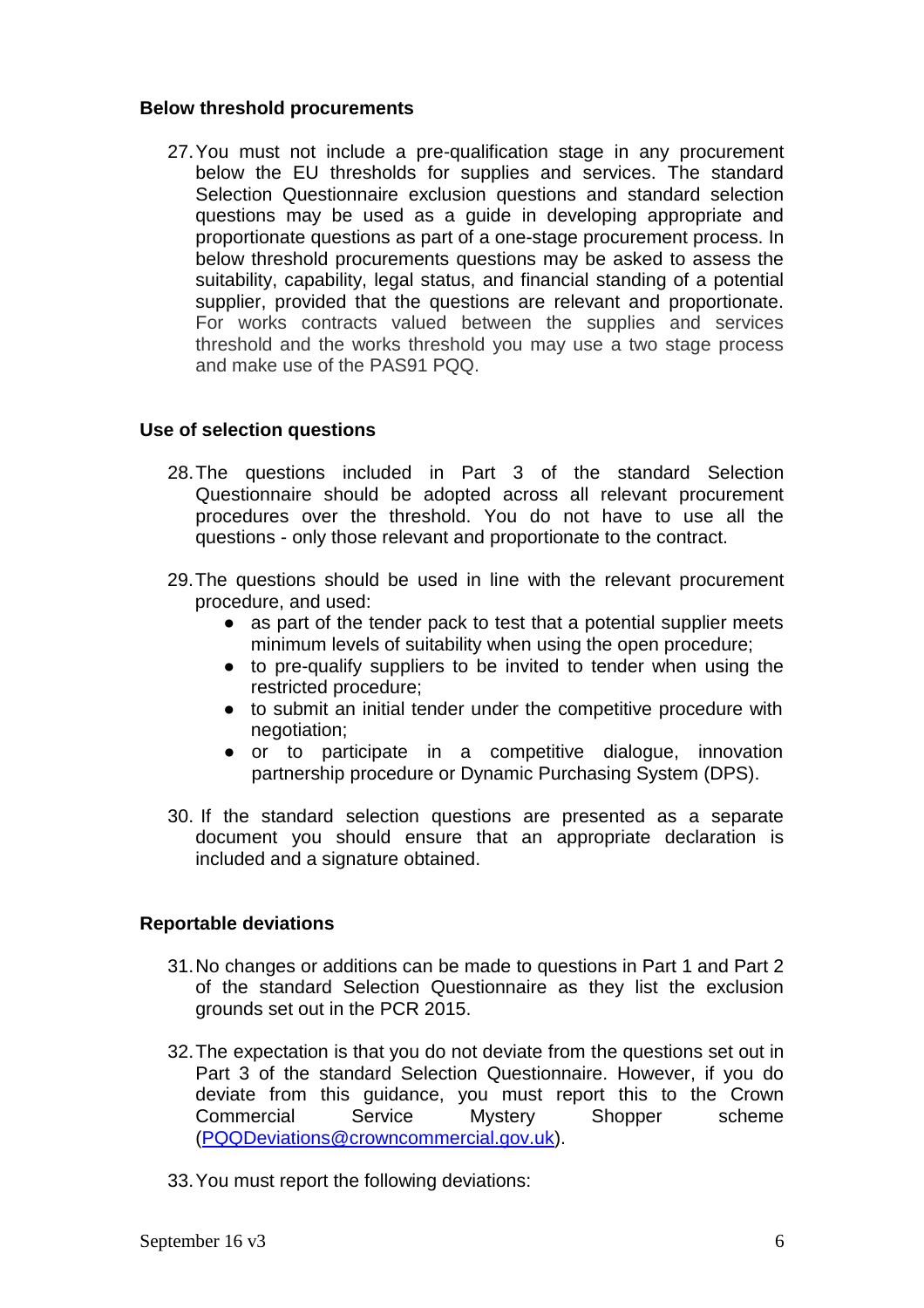- o changes to the wording of the standard questions and instructions;
- o additional questions that are included which are not specific to the individual procurement.
- 34.The report (for information purposes only, and not for approval) should include:
	- o a covering letter or e-mail explaining the reasons for any deviations, demonstrating that they are relevant, proportionate and linked to the requirements of the contract and contract delivery.
	- o confirmation that the deviations have been approved by the Head of Procurement or equivalent in the organisation.
	- o a copy of the questions template or supplier selection process which clearly shows the deviations. This could include a document summarising the deviations.
- 35.You do not need to report:
	- o project specific questions developed in line with this guidance
	- o simple amendments to make the questions compatible with e-procurement systems
	- o standard questions which you have decided to omit.
- 36.You are only required to report once to explain deviations. A report is not required for each procurement. If you make further changes those deviations should be sent to the Mystery Shopper scheme.
- 37.The Mystery Shopper scheme conducts spot checks on procurement documents for public sector contracts to ensure compliance.

## **Self-declarations**

- 38.You should normally allow potential suppliers to self-declare that they meet the relevant criteria in the supplier selection stage. Only the winning supplier (and any organisations relied upon to meet the winning supplier's selection criteria) should submit evidence. This reduces the need for potential suppliers to submit supporting documents every time they wish to bid for a public contract.
- 39.If the winning supplier fails to provide the required evidence within set timeframes, or the evidence proves unsatisfactory, the award of the contract should not proceed. You may then choose to amend the contract award decision and award to the second-placed supplier, provided that they have submitted a satisfactory bid. Alternatively, the procurement process may be terminated.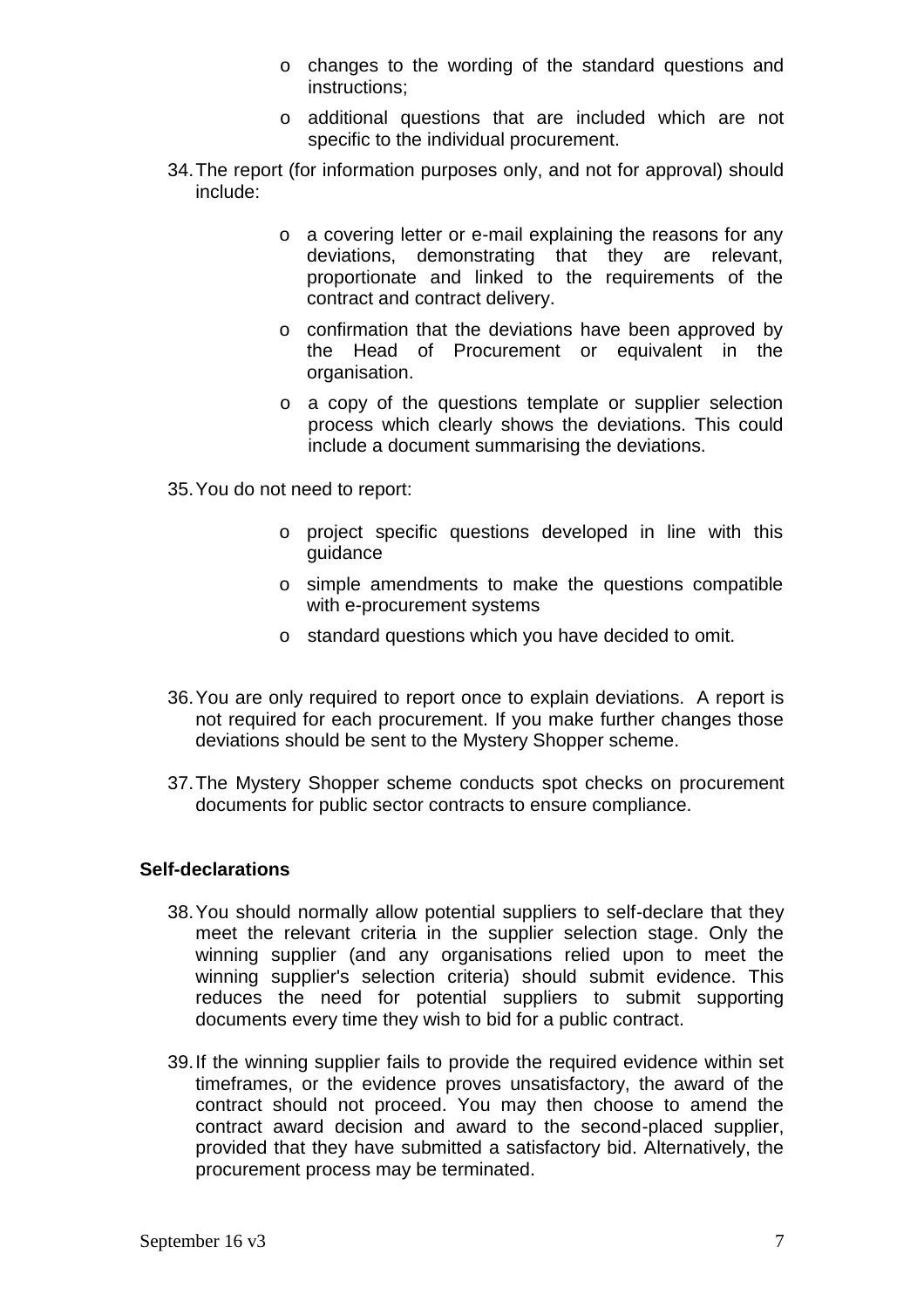40.You can require information from any supplier at any stage if it is necessary to ensure proper conduct of the procurement procedure. In a two-stage procedure, it might be necessary to ask for the information before the award stage. You should ask for evidence that is proportionate and relevant to the procurement. The approach should be clearly set out in the procurement documents.

## **Group of potential suppliers**

- 41.If the potential supplier is bidding on behalf of a group, for example, a consortium, or intends to use sub-contractors, there are different actions required for completion of Part 3 of the standard Selection Questionnaire compared to Part 1 and Part 2.
- 42.The consortium lead should complete all of the questions on behalf of the consortium and/or any sub-contractors. The consortium lead should make it clear who the lead member of the group is, and who will be contractually responsible for delivery of the contract.
- 43.All members of the group are required to provide the information required in Part 3 of the standard Selection Questionnaire or procurement documents, as part of a single composite response (unless the question specifically directs otherwise). You may require members of the group to assume a specific legal form if awarded the contract, if considered necessary for the satisfactory performance of the contract. Where the group is proposing to create a separate legal entity, such as a Special Purpose Vehicle (SPV) or consortium, they should provide details of the actual or proposed percentage shareholding of the constituent members within the new legal entity. They should also provide the name for the new entity and details of its legal and operational structure. An SPV is a legal entity that is formed to perform a specific contract.
- 44.Consortium arrangements may be subject to change, and you should use the evaluation criteria to make it clear that any updates to this or any other bidding model should be provided to you during the procurement process. This is to allow you to request a self-declaration of the exclusion grounds (Part 1 and Part 2 of the standard Selection Questionnaire) for any new organisation, and carry out a further assessment using the standard selection questions and any specific selection criteria. You should also use the evaluation criteria to reserve the right to deselect a potential supplier or a group prior to any award of contract, based on an assessment of the updated information.

## **Guidance on supplier selection questions Economic and financial standing**

45.Any minimum financial requirements should be clearly stated. The methodology for assessing economic and financial standing should be clearly described. [Procurement Policy Note 02/13 on](https://www.gov.uk/government/collections/procurement-policy-notes)  supplier [financial](https://www.gov.uk/government/collections/procurement-policy-notes) risk provides further information.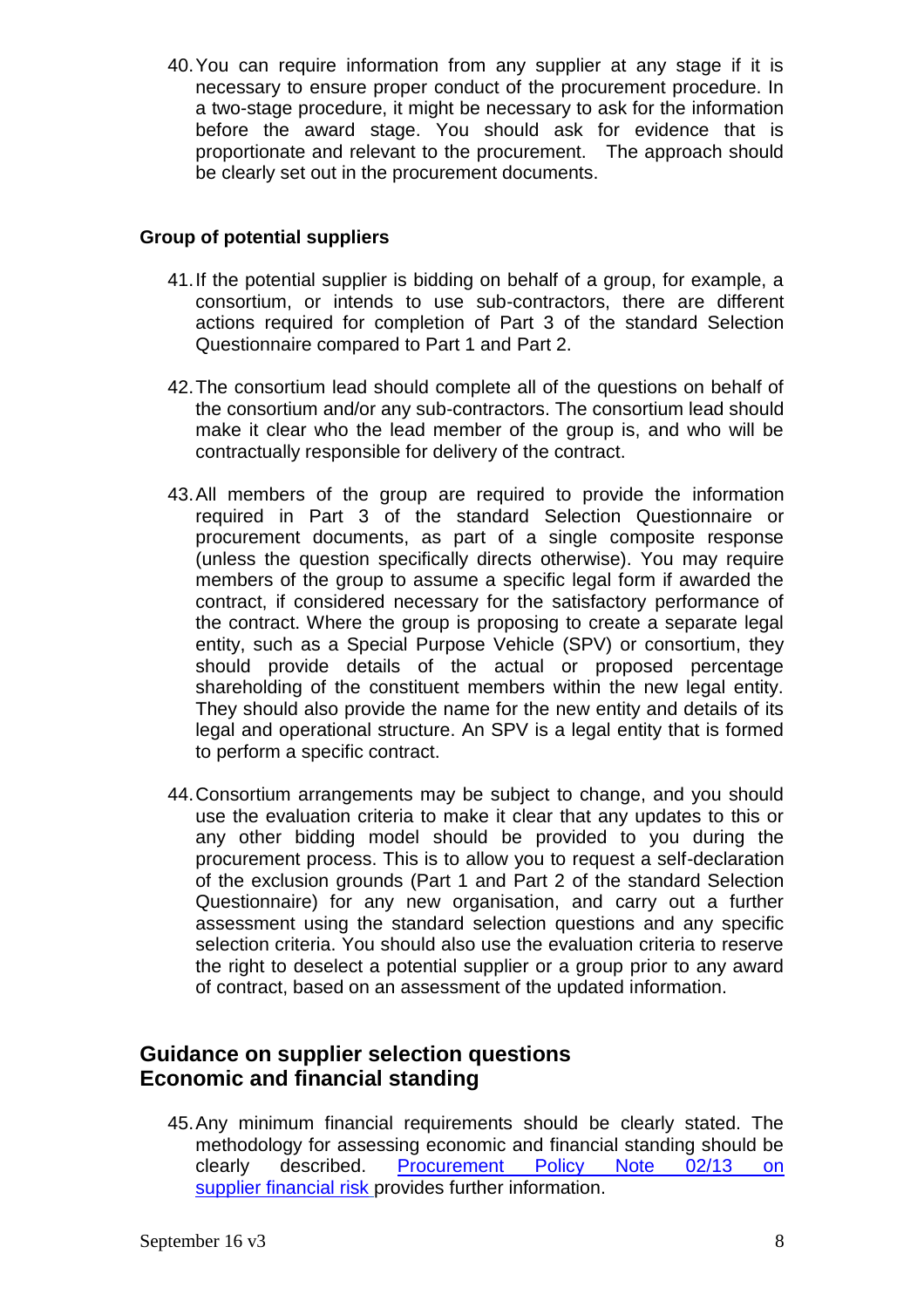- 46.You should normally allow potential suppliers to self-certify that they meet minimum financial requirements when assessing economic and financial standing. Checks against self-certification should only be carried out on the winning supplier. The questions in this section assume that information will only be required from the winning supplier, but in the event that evidence is required at an earlier stage of the procurement process, the wording in question 4.1 should be amended to say "Please indicate which of the following you have provided to demonstrate your economic/financial standing".
- 47.The financial assessment method used depends on the requirement. You do not have to use every question in this section - only those which are relevant and proportionate. If you decide to use a different method of financial assessment you need to report this as a deviation. You should not deselect potential suppliers on the basis of turnover or a credit check alone.

## **Technical and professional ability Past Performance**

- 48.You may evaluate the past performance of a potential supplier. Suppliers may be required to have sufficient level of experience demonstrated by suitable references.
- 49.You may request details of contract examples or references from either the public or private sector that are relevant to the requirement. The number requested should be relevant and proportionate - the questions ask for three examples. Contracts for supplies or services should have been performed during the past three years. Contracts for works should have been performed during the past five years. The criteria for evaluating the responses from suppliers should not be discriminatory or disproportionate towards smaller businesses.
- 50.To assess whether a potential supplier has the required level of experience use the template provided in section 6.1. Potential suppliers should be asked to submit details of contracts where the named customer contact is prepared to provide written evidence to confirm the accuracy of the information provided. Customer references should be factual.
- 51.You may ask the lead supplier to provide a relevant example where one or more group members have delivered similar requirements. If this is not possible (for example a consortium is newly formed or an SPV will be created for the contract) up to three separate examples should be provided from the principal members of the group. This approach will help you establish that the new entity demonstrates the required level of experience.

#### **Sub-contractors and supply chains**

52.Bids submitted by a potential supplier proposing to use sub-contractors should provide a relevant example where one or more of the essential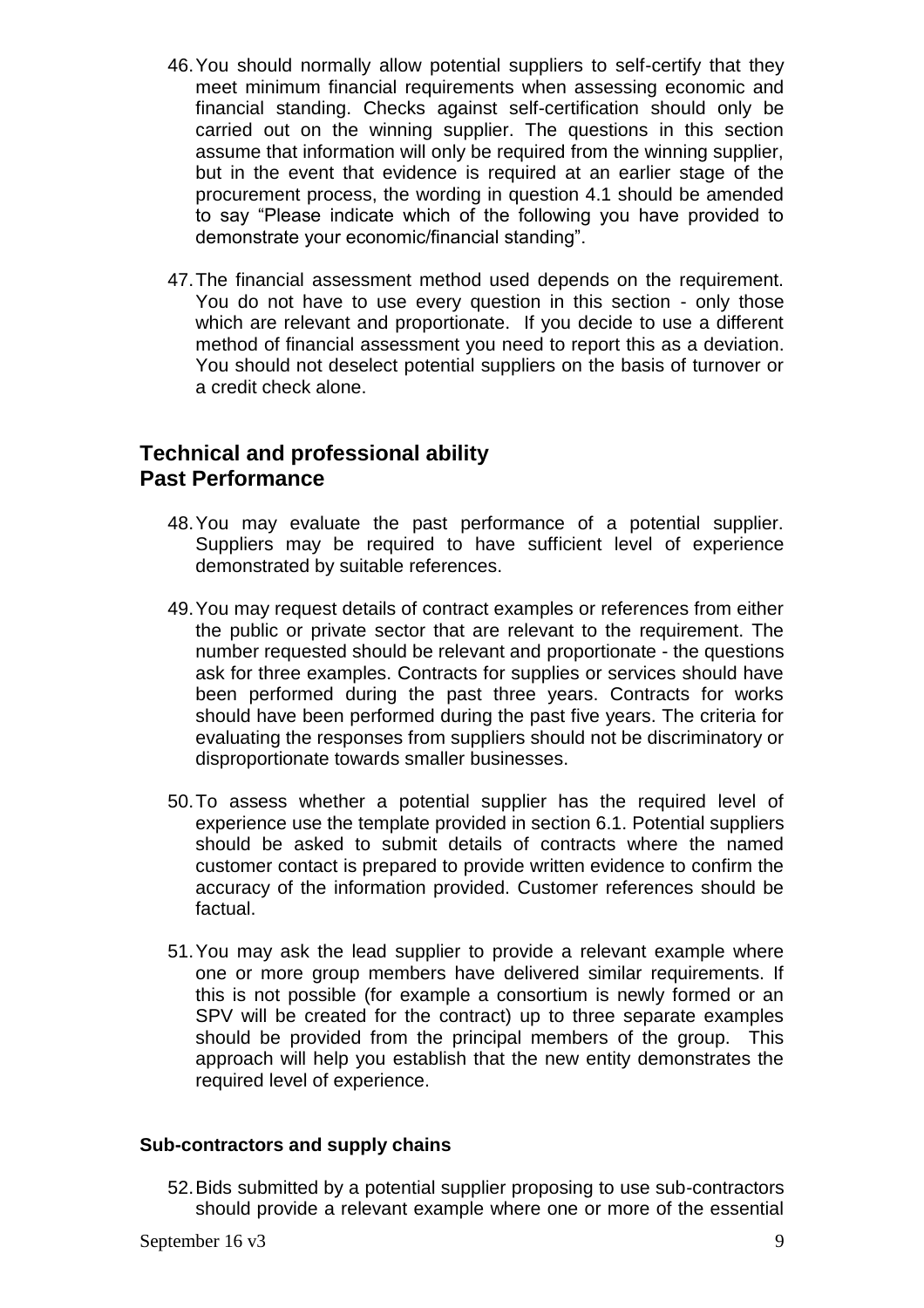sub-contractors have delivered similar requirements (separate examples are not required from each sub-contractor). You should use question 6.2 which asks about capability to maintain a healthy supply chain, including paying sub-contractors promptly.

## **Modern Slavery Act 2015<sup>2</sup>**

53.Since 1 October 2015, commercial organisations that carry on a business or part of business in the UK, supply goods or services and have an annual turnover of £36 million or more ("relevant commercial organisations") have been required under Section 54 of the Act to prepare a slavery and human trafficking statement as defined by section 54 of the Act.

## **Additional questions Project Specific Questions**

54.You can ask further project-specific questions relating to the potential supplier's technical and professional ability. Any project-specific questions asked must be relevant and proportionate to the contract. You should refer to the list of possible topics covering technical and professional ability.

## **Insurance**

55.You should allow potential suppliers to self-certify that they have, or will have in place, any required insurance in the event that they are awarded the contract. It is not appropriate at this point to insist on evidence that cover already exists. You should specify the level of cover required on a case by case basis. This should be proportionate and reflective of the nature of the work and the risk involved. Any reason for requiring insurance above that required by law should be justifiable.

## **Questions to be used primarily by central government organisations**

## **Skills and Apprenticeships**

56[.Procurement Policy Note 14/15](https://www.gov.uk/government/collections/procurement-policy-notes) provides guidance on skills and apprenticeships. Selection criteria may be used to assess the skills and apprenticeships provided in bids for relevant contracts with a value of £10 million and above, and a duration of 12 months or more. Question 8.2 in the standard supplier selection questions should be used by central government organisations, and other contracting authorities are encouraged to consider skills and apprenticeships where relevant.

 $\overline{a}$ 

 $2$  For background see Home Office publication

September  $16 \text{ v}3$  10 [https://www.gov.uk/government/uploads/system/uploads/attachment\\_data/file/471996/Transparency\\_in](https://www.gov.uk/government/uploads/system/uploads/attachment_data/file/471996/Transparency_in_Supply_Chains_etc__A_practical_guide__final_.pdf) Supply Chains etc A practical quide final .pdf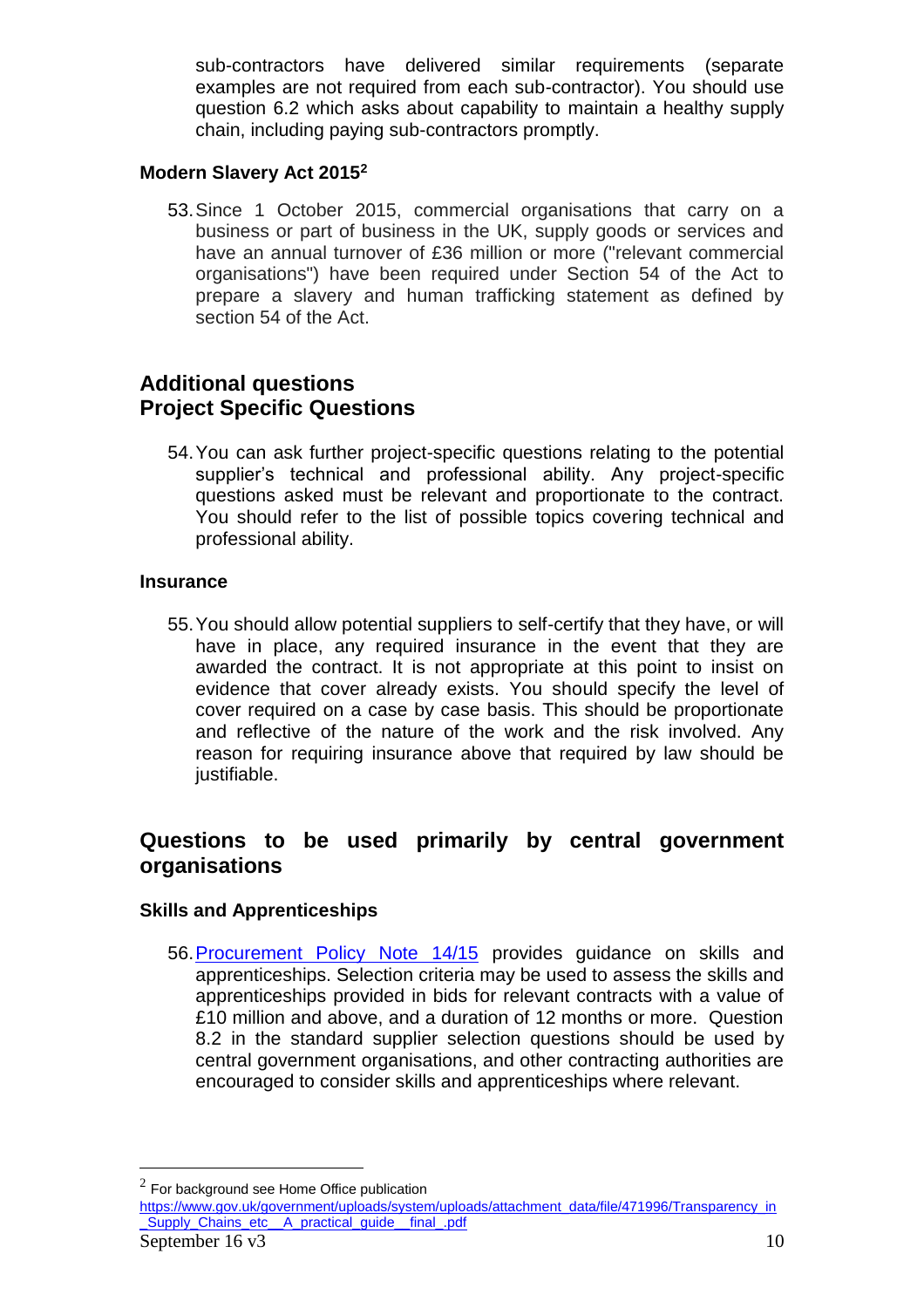57.For contracts where the procurement of steel is a component, the advice in **[Procurement Policy Note 16/15](https://www.gov.uk/government/collections/procurement-policy-notes)** in major projects should be followed and the questions at 8.3 of the standard supplier questions should be included.

## **Suppliers Past Performance - central government organisations**

58. Procurement Policy Note 04/15 sets out a formal process for taking account of past performance for specific central government contracts over £20m in value. Part A of PPN 04/15 provides guidance for establishing selection criteria relating to a supplier's reliability. This advice should be followed for relevant central government procurements and the appropriate notices, as set out in the PPN, must be included in procurement documents. See question 8.4.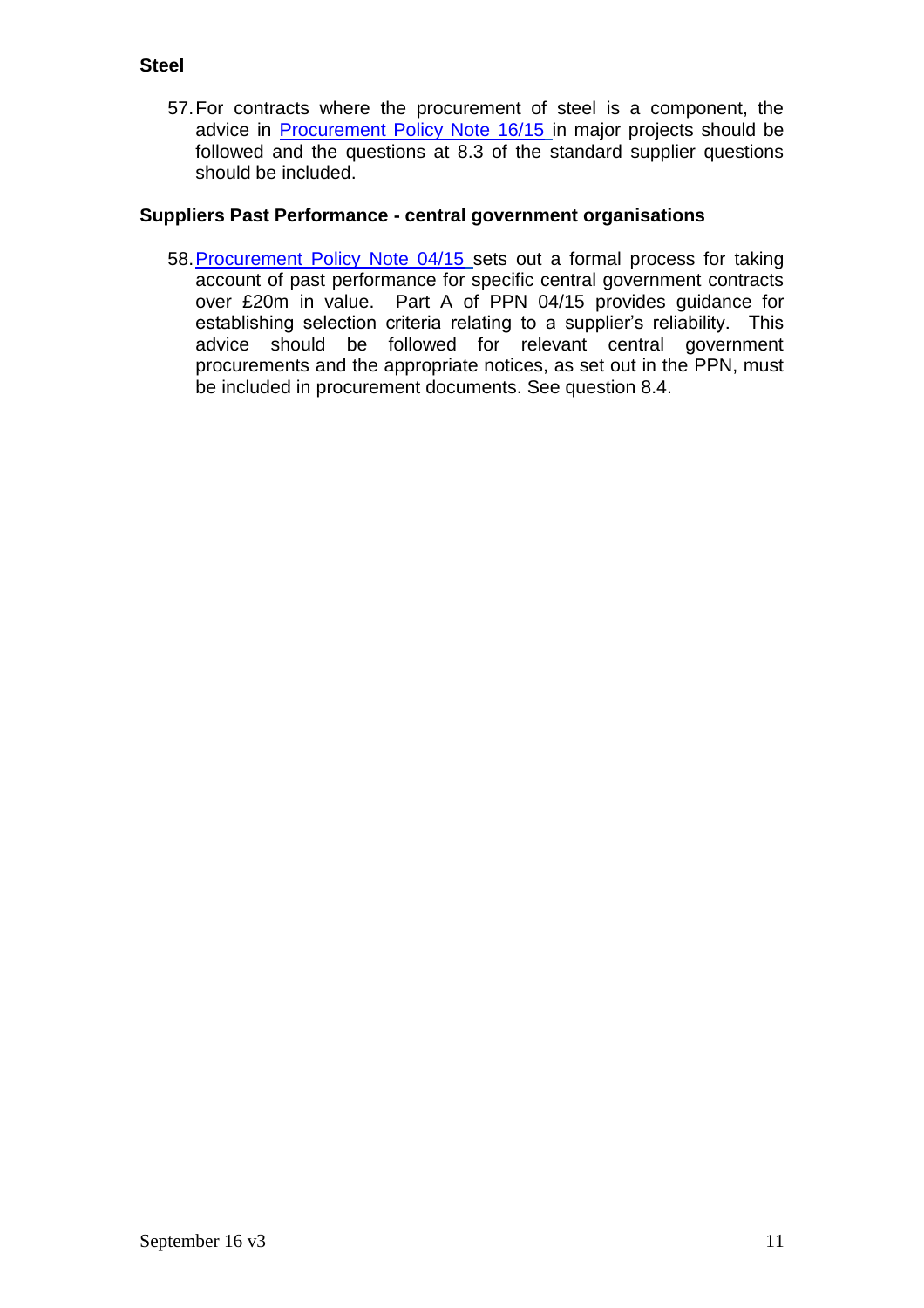## **Standard Selection Questionnaire**

## **Potential Supplier Information and Exclusion Grounds: Part 1 and Part 2.**

The standard Selection Questionnaire is a self-declaration, made by you (the potential supplier), that you do not meet any of the grounds for exclusion<sup>3</sup>. If there are grounds for exclusion, there is an opportunity to explain the background and any measures you have taken to rectify the situation (we call this self-cleaning).

A completed declaration of Part 1 and Part 2 provides a formal statement that the organisation making the declaration has not breached any of the exclusions grounds. Consequently we require all the organisations that you will rely on to meet the selection criteria to provide a completed Part 1 and Part 2. For example these could be parent companies, affiliates, associates, or essential sub-contractors, if they are relied upon to meet the selection criteria. This means that where you are joining in a group of organisations, including joint ventures and partnerships, each organisation in that group must complete one of these self-declarations. Sub-contractors that you rely on to meet the selection criteria must also complete a self-declaration (although sub-contractors that are not relied upon do not need to complete the selfdeclaration).

When completed, this form is to be sent back to the contact point given in the procurement documents along with the selection information requested in the procurement documentation.

**Note for Contracting Authorities: The following paragraph is optional for inclusion, authorities can delete it** if **they prefer to receive** only **Word/ PDF versions of the standard Selection Questionnaire**. [*Alternatively you can submit the completed Exclusion Grounds of the [EU ESPD](https://ec.europa.eu/tools/espd) (Part III) as a downloaded XML file to the buyer contact point along with the selection information requested in the procurement documentation*.]

## **Supplier Selection Questions: Part 3**

The procurement document will provide instructions on the selection questions you need to respond to and how to submit those responses. If you are bidding on behalf of a group (consortium) or you intend to use sub-contractors, you should complete all of the selection questions on behalf of the consortium and/or any sub-contractors.

If the relevant documentary evidence referred to in the Selection Questionnaire is not provided upon request and without delay we reserve the right to amend the contract award decision and award to the next compliant bidder.

#### **Consequences of misrepresentation**

If you seriously misrepresent any factual information in filling in the Selection Questionnaire, and so induce an authority to enter into a contract, there may be significant consequences. You may be excluded from the procurement procedure, and from bidding for other contracts for three years. If a contract has been entered into you may be sued for damages and the contract may be rescinded. If fraud, or fraudulent intent, can be proved, you or your responsible officers may be prosecuted and convicted of the offence of fraud by false representation, and you must be excluded from further procurements for five years.

 $\overline{a}$ 

<sup>&</sup>lt;sup>3</sup> For the list of exclusion please see

[https://www.gov.uk/government/uploads/system/uploads/attachment\\_data/file/551130/List\\_of](https://www.gov.uk/government/uploads/system/uploads/attachment_data/file/551130/List_of_Mandatory_and_Discretionary_Exclusions.pdf) [\\_Mandatory\\_and\\_Discretionary\\_Exclusions.pdf](https://www.gov.uk/government/uploads/system/uploads/attachment_data/file/551130/List_of_Mandatory_and_Discretionary_Exclusions.pdf)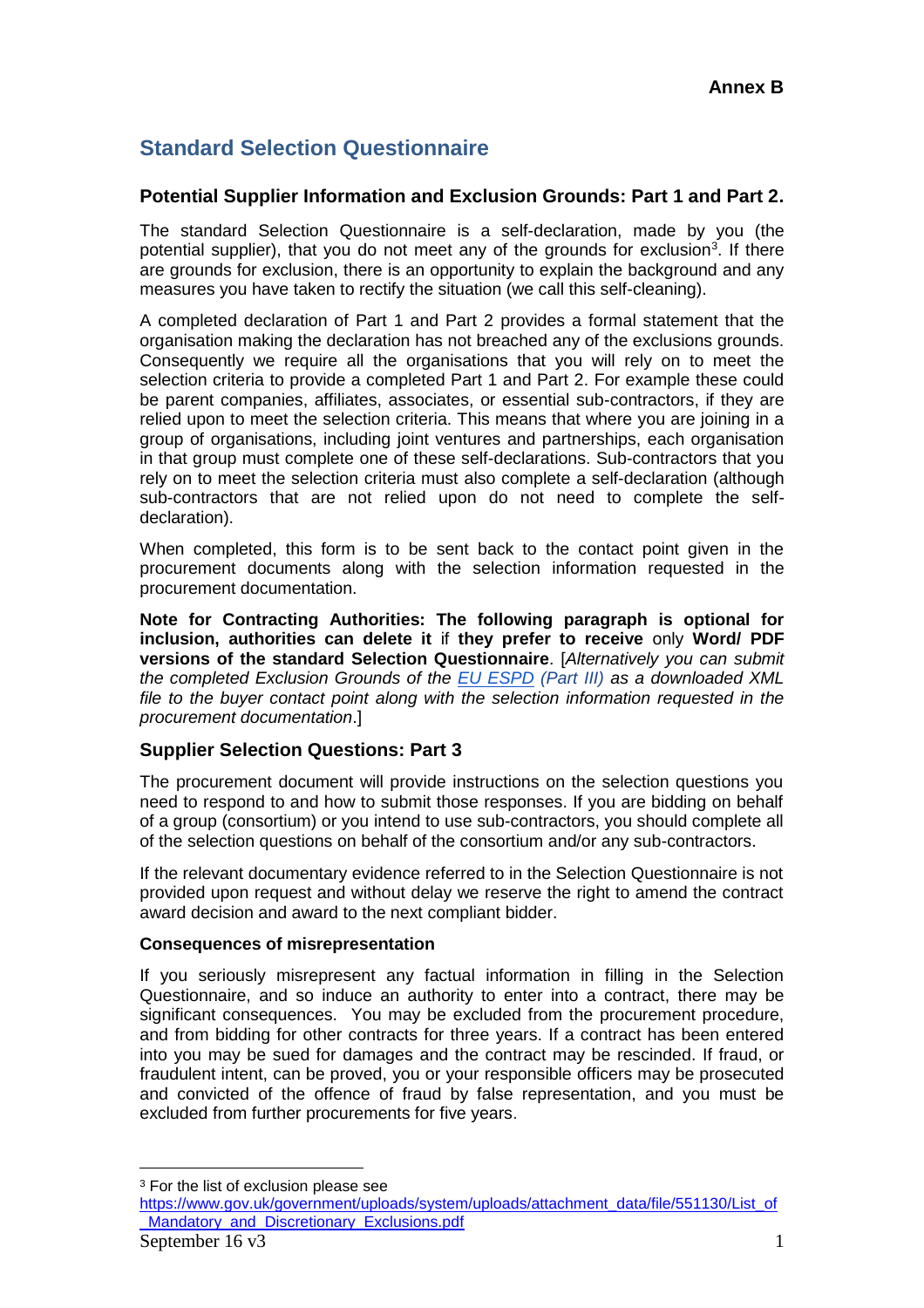#### **[INSERT PROCUREMENT NAME]**

#### **[INSERT REFERENCE NUMBER]**

#### **[INSERT PROCUREMENT PROCEDURE e.g. OPEN, RESTRICTED]**

#### **Notes for completion**

- 1. The "authority" means the contracting authority, or anyone acting on behalf of the contracting authority, that is seeking to invite suitable candidates to participate in this procurement process.
- 2. "You" / "Your" refers to the potential supplier completing this standard Selection Questionnaire i.e. the legal entity responsible for the information provided. The term "potential supplier" is intended to cover any economic operator as defined by the Public Contracts Regulations 2015 (referred to as the "regulations") and could be a registered company; the lead contact for a group of economic operators; charitable organisation; Voluntary Community and Social Enterprise (VCSE); Special Purpose Vehicle; or other form of entity.
- 3. Please ensure that all questions are completed in full, and in the format requested. If the question does not apply to you, please state 'N/A'. Should you need to provide additional information in response to the questions, please submit a clearly identified annex.
- 4. The authority recognises that arrangements set out in section 1.2 of the standard Selection Questionnaire, in relation to a group of economic operators (for example, a consortium) and/or use of sub-contractors, may be subject to change and will, therefore, not be finalised until a later date. The lead contact should notify the authority immediately of any change in the proposed arrangements and ensure a completed Part 1 and Part 2 is submitted for any new organisation relied on to meet the selection criteria. The authority will make a revised assessment of the submission based on the updated information.
- 5. For Part 1 and Part 2 every organisation that is being relied on to meet the selection must complete and submit the self-declaration.
- 6. **Note for Contracting Authorities: The following paragraph is optional for inclusion if a decision has been made to request a self-declaration of the exclusion grounds from sub-contractors.** *All sub-contractors are required to complete Part 1 and Part 2<sup>4</sup> .*
- 7. For answers to Part 3 If you are bidding on behalf of a group, for example, a consortium, or you intend to use sub-contractors, you should complete all of the questions on behalf of the consortium and/ or any sub-contractors, providing one composite response and declaration.

The authority confirms that it will keep confidential and will not disclose to any third parties any information obtained from a named customer contact, other than to the Cabinet Office and/or contracting authorities defined by the regulations, or pursuant to an order of the court or demand made by any competent authority or body where the authority is under a legal or regulatory obligation to make such a disclosure.

 $\overline{a}$ 

September 16  $\mathrm{v}3$  2  $4$  See PCR 2015 regulations 71 (8)-(9)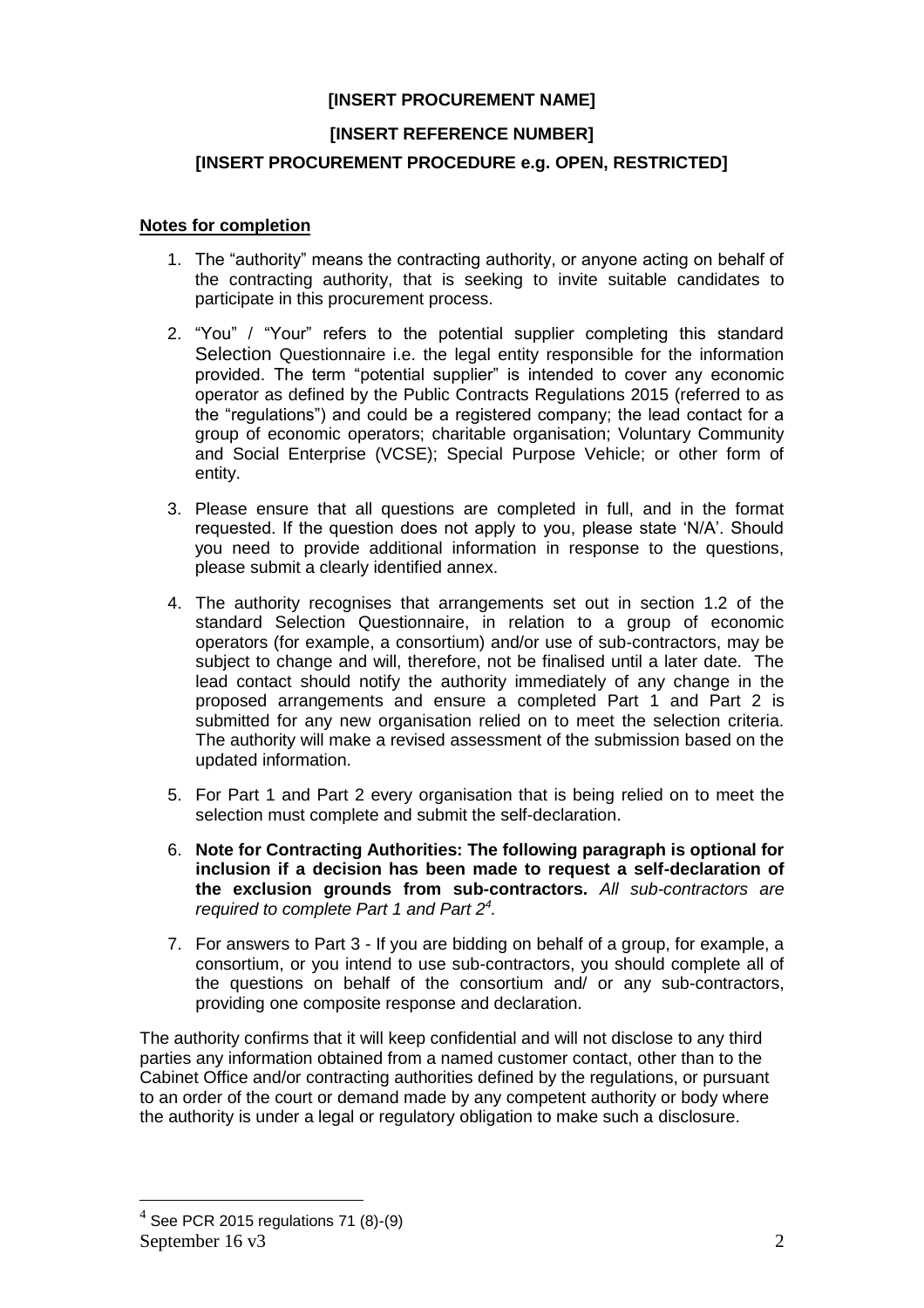# **Part 1: Potential supplier Information**

Please answer the following questions in full. Note that every organisation that is being relied on to meet the selection must complete and submit the Part 1 and Part 2 selfdeclaration.

| Section 1          | Potential supplier information                                                                                                                                                                                                                           |                                               |  |  |
|--------------------|----------------------------------------------------------------------------------------------------------------------------------------------------------------------------------------------------------------------------------------------------------|-----------------------------------------------|--|--|
| Question<br>number | Question                                                                                                                                                                                                                                                 | Response                                      |  |  |
| 1.1(a)             | Full name of the potential supplier submitting the<br>information                                                                                                                                                                                        |                                               |  |  |
| $1.1(b) - (i)$     | Registered office address (if applicable)                                                                                                                                                                                                                |                                               |  |  |
| $1.1(b) - (ii)$    | Registered website address (if applicable)                                                                                                                                                                                                               |                                               |  |  |
| 1.1(c)             | <b>Trading status</b><br>public limited company<br>a)<br>limited company<br>b)<br>limited liability partnership<br>C)<br>other partnership<br>d)<br>sole trader<br>e)<br>third sector<br>f<br>$\mathbf{q}$<br>other (please specify your trading status) |                                               |  |  |
| 1.1(d)             | Date of registration in country of origin                                                                                                                                                                                                                |                                               |  |  |
| 1.1(e)             | Company registration number (if applicable)                                                                                                                                                                                                              |                                               |  |  |
| 1.1(f)             | Charity registration number (if applicable)                                                                                                                                                                                                              |                                               |  |  |
| 1.1(g)             | Head office DUNS number (if applicable)                                                                                                                                                                                                                  |                                               |  |  |
| 1.1(h)             | Registered VAT number                                                                                                                                                                                                                                    |                                               |  |  |
| $1.1(i) - (i)$     | If applicable, is your organisation registered with<br>the appropriate professional or trade register(s) in<br>the member state where it is established?                                                                                                 | Yes $\Box$<br>No $\square$<br>$N/A$ $\square$ |  |  |
| $1.1(i) - (ii)$    | If you responded yes to $1.1(i)$ - (i), please provide<br>the relevant details, including the registration<br>number(s).                                                                                                                                 |                                               |  |  |
| $1.1(j) - (i)$     | Is it a legal requirement in the state where you are<br>established for you to possess a particular<br>authorisation, or be a member of a particular<br>organisation in order to provide the services<br>specified in this procurement?                  | Yes $\Box$<br>No $\square$                    |  |  |
| $1.1(j) - (ii)$    | If you responded yes to $1.1(j)$ - (i), please provide<br>additional details of what is required<br>and<br>confirmation that you have complied with this.                                                                                                |                                               |  |  |
| 1.1(k)             | Trading name(s) that will be used if successful in<br>this procurement                                                                                                                                                                                   |                                               |  |  |
| 1.1(1)             | Relevant classifications (state whether you fall<br>within one of these, and if so which one)<br>a) Voluntary Community Social Enterprise<br>(VCSE)<br><b>Sheltered Workshop</b><br>b)                                                                   |                                               |  |  |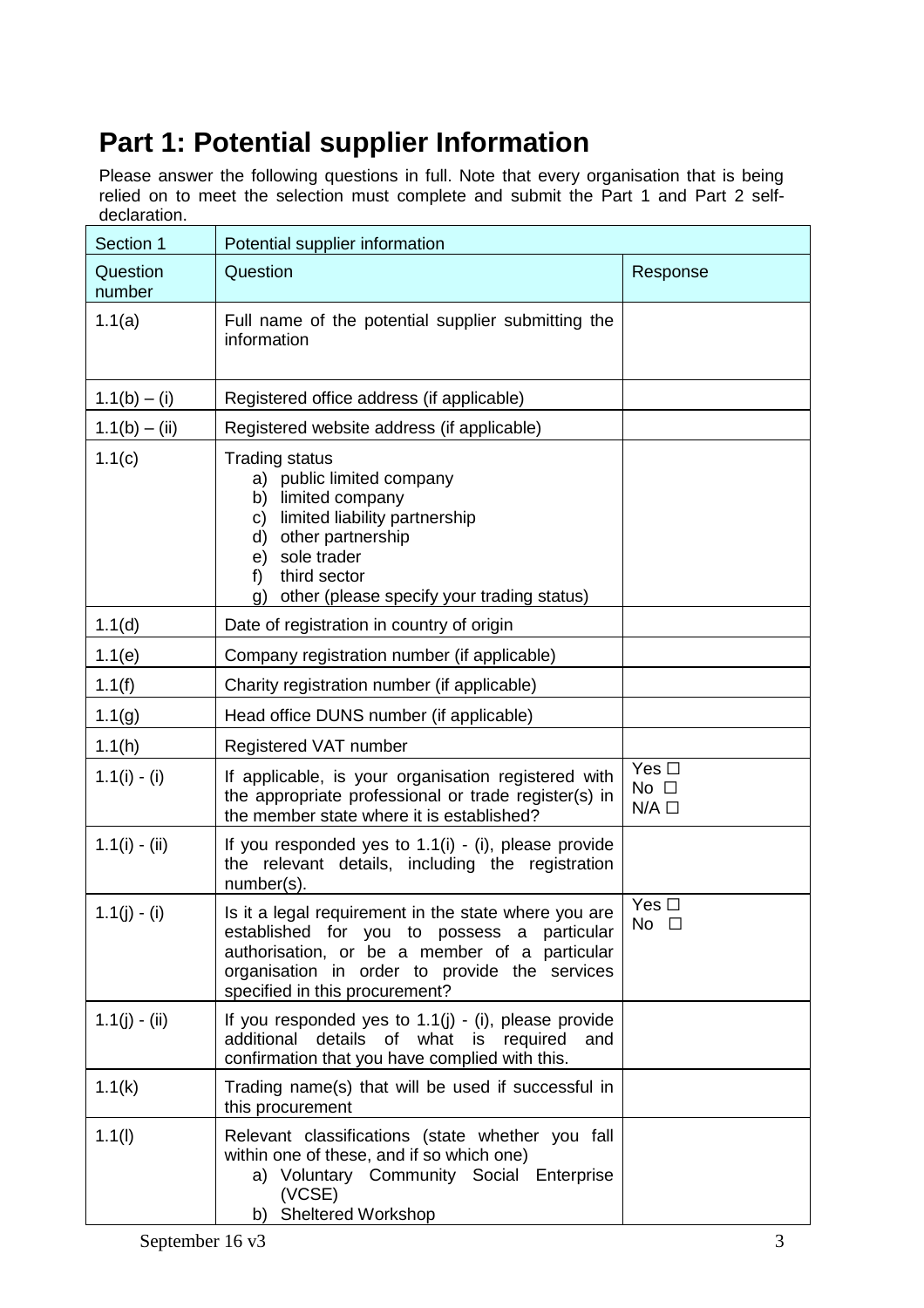|        | Public service mutual<br>C)                                                                                                                                                                                                                                                                                                                                                                                                                                                                                  |                            |
|--------|--------------------------------------------------------------------------------------------------------------------------------------------------------------------------------------------------------------------------------------------------------------------------------------------------------------------------------------------------------------------------------------------------------------------------------------------------------------------------------------------------------------|----------------------------|
| 1.1(m) | Are you a Small, Medium or Micro Enterprise<br>$(SME)^5$ ?                                                                                                                                                                                                                                                                                                                                                                                                                                                   | Yes $\Box$<br>No $\square$ |
| 1.1(n) | Details of Persons of Significant Control (PSC),<br>where appropriate: $6$<br>- Name;<br>- Date of birth;<br>- Nationality;<br>- Country, state or part of the UK where the PSC<br>usually lives;<br>- Service address;<br>- The date he or she became a PSC in relation to<br>the company (for existing companies the 6 April<br>2016 should be used);<br>- Which conditions for being a PSC are met;<br>- Over 25% up to (and including) 50%,<br>- More than 50% and less than 75%,<br>$-75%$ or more. $7$ |                            |
|        | (Please enter N/A if not applicable)                                                                                                                                                                                                                                                                                                                                                                                                                                                                         |                            |
| 1.1(0) | Details of immediate parent company:<br>- Full name of the immediate parent company<br>- Registered office address (if applicable)<br>- Registration number (if applicable)<br>- Head office DUNS number (if applicable)<br>- Head office VAT number (if applicable)<br>(Please enter N/A if not applicable)                                                                                                                                                                                                 |                            |
| 1.1(p) | Details of ultimate parent company:<br>- Full name of the ultimate parent company<br>- Registered office address (if applicable)<br>- Registration number (if applicable)<br>- Head office DUNS number (if applicable)<br>- Head office VAT number (if applicable)<br>(Please enter N/A if not applicable)                                                                                                                                                                                                   |                            |

Please note: A criminal record check for relevant convictions may be undertaken for the preferred suppliers and the persons of significant in control of them.

 $\overline{a}$ 

<sup>5</sup> See EU definition of SME [https://ec.europa.eu/growth/smes/business-friendly-environment/sme](https://ec.europa.eu/growth/smes/business-friendly-environment/sme-definition_en)<mark>[definition\\_en](https://ec.europa.eu/growth/smes/business-friendly-environment/sme-definition_en)</mark><br><sup>6</sup> UK companies, Societates European (SEs) and limited liability partnerships (LLPs) will be required to

identify and record the people who own or control their company. Companies, SEs and LLPs will need to keep a PSC register, and must file the PSC information with the central public register at Companies House. [See PSC guidance.](https://www.gov.uk/government/publications/guidance-to-the-people-with-significant-control-requirements-for-companies-and-limited-liability-partnerships)

<sup>&</sup>lt;sup>7</sup> Central Government contracting authorities should use this information to have the PSC information for the preferred supplier checked before award.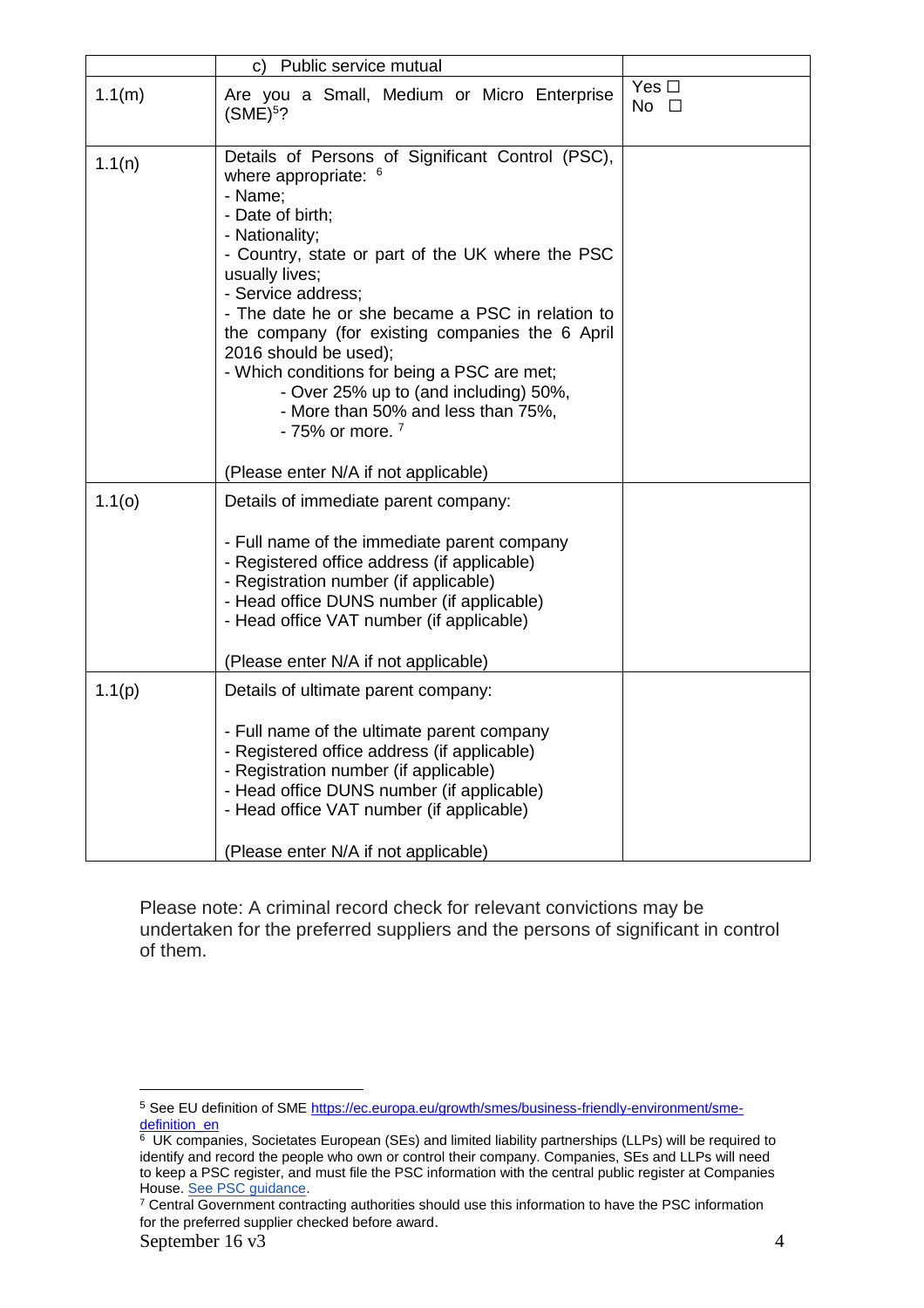| Section 1          | <b>Bidding model</b>                                                                                                                                                                                                                                                                                                                                                                                                                      |                                                                                                                                                                                                                |  |  |
|--------------------|-------------------------------------------------------------------------------------------------------------------------------------------------------------------------------------------------------------------------------------------------------------------------------------------------------------------------------------------------------------------------------------------------------------------------------------------|----------------------------------------------------------------------------------------------------------------------------------------------------------------------------------------------------------------|--|--|
| Question<br>number | Question                                                                                                                                                                                                                                                                                                                                                                                                                                  | Response                                                                                                                                                                                                       |  |  |
| $1.2(a) - (i)$     | Are you bidding as the lead contact for<br>a group of economic operators?                                                                                                                                                                                                                                                                                                                                                                 | Yes $\Box$<br>No $\square$<br>If yes, please provide details listed in<br>questions $1.2(a)$ (ii), $(a)$ (iii) and to<br>1.2(b) (i), (b) (ii), 1.3, Section 2 and 3.<br>If no, and you are a supporting bidder |  |  |
|                    |                                                                                                                                                                                                                                                                                                                                                                                                                                           | please provide the name of your group<br>at 1.2(a) (ii) for reference purposes,<br>and complete 1.3, Section 2 and 3.                                                                                          |  |  |
| $1.2(a) - (ii)$    | Name of group of economic operators<br>(if applicable)                                                                                                                                                                                                                                                                                                                                                                                    |                                                                                                                                                                                                                |  |  |
| 1.2(a)<br>(iii)    | Proposed legal structure if the group<br>of economic operators intends to form<br>a named single legal entity prior to<br>signing a contract, if awarded. If you<br>do not propose to form a single legal<br>entity, please explain the<br>legal<br>structure.                                                                                                                                                                            |                                                                                                                                                                                                                |  |  |
| $1.2(b) - (i)$     | Are you or, if applicable, the group of<br>Yes $\Box$<br>economic operators proposing to use<br>No $\square$<br>sub-contractors?                                                                                                                                                                                                                                                                                                          |                                                                                                                                                                                                                |  |  |
| $1.2(b) - (ii)$    | Name<br>Registered address<br><b>Trading status</b><br>Company registration<br>number<br>Head Office DUNS<br>number (if applicable)<br><b>VAT</b><br>Registered<br>number<br>Type of organisation<br>SME (Yes/No)<br>The role each sub-<br>contractor will take in<br>providing the works<br>and /or supplies e.g.<br>key deliverables<br>The approximate % of<br>contractual<br>obligations assigned<br>sub-<br>each<br>to<br>contractor | If you responded yes to 1.2(b)-(i) please provide additional details for each sub-<br>contractor in the following table: we may ask them to complete this form as well.                                        |  |  |

Please provide the following information about your approach to this procurement:

 $\overline{\phantom{a}}$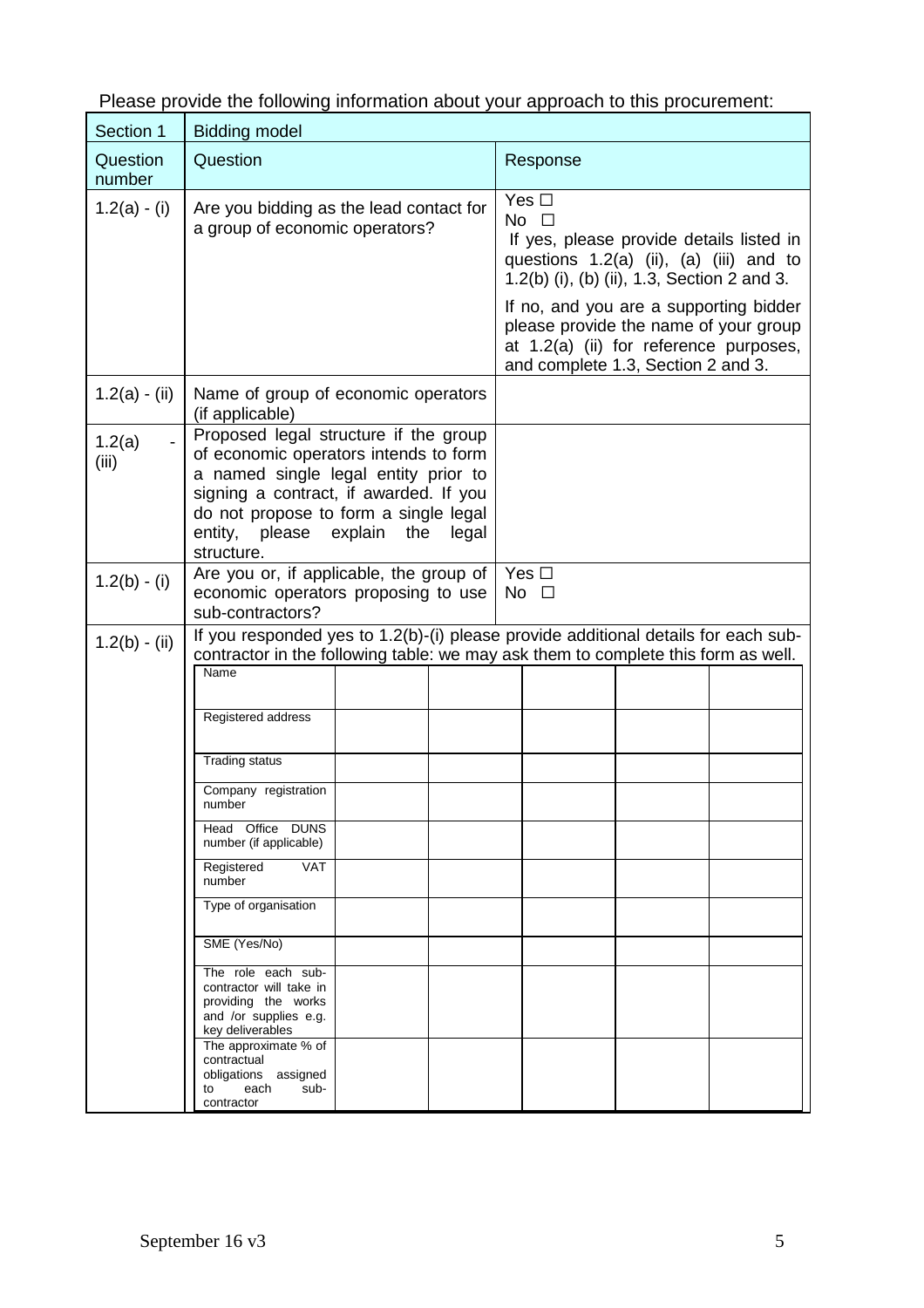#### **Contact details and declaration**

I declare that to the best of my knowledge the answers submitted and information contained in this document are correct and accurate.

I declare that, upon request and without delay I will provide the certificates or documentary evidence referred to in this document.

I understand that the information will be used in the selection process to assess my organisation's suitability to be invited to participate further in this procurement.

I understand that the authority may reject this submission in its entirety if there is a failure to answer all the relevant questions fully, or if false/misleading information or content is provided in any section.

| Section 1          | Contact details and declaration         |          |  |
|--------------------|-----------------------------------------|----------|--|
| Question<br>number | Question                                | Response |  |
| 1.3(a)             | Contact name                            |          |  |
| 1.3(b)             | Name of organisation                    |          |  |
| 1.3(c)             | Role in organisation                    |          |  |
| 1.3(d)             | Phone number                            |          |  |
| 1.3(e)             | E-mail address                          |          |  |
| 1.3(f)             | Postal address                          |          |  |
| 1.3(g)             | Signature (electronic is<br>acceptable) |          |  |
| 1.3(h)             | Date                                    |          |  |

I am aware of the consequences of serious misrepresentation.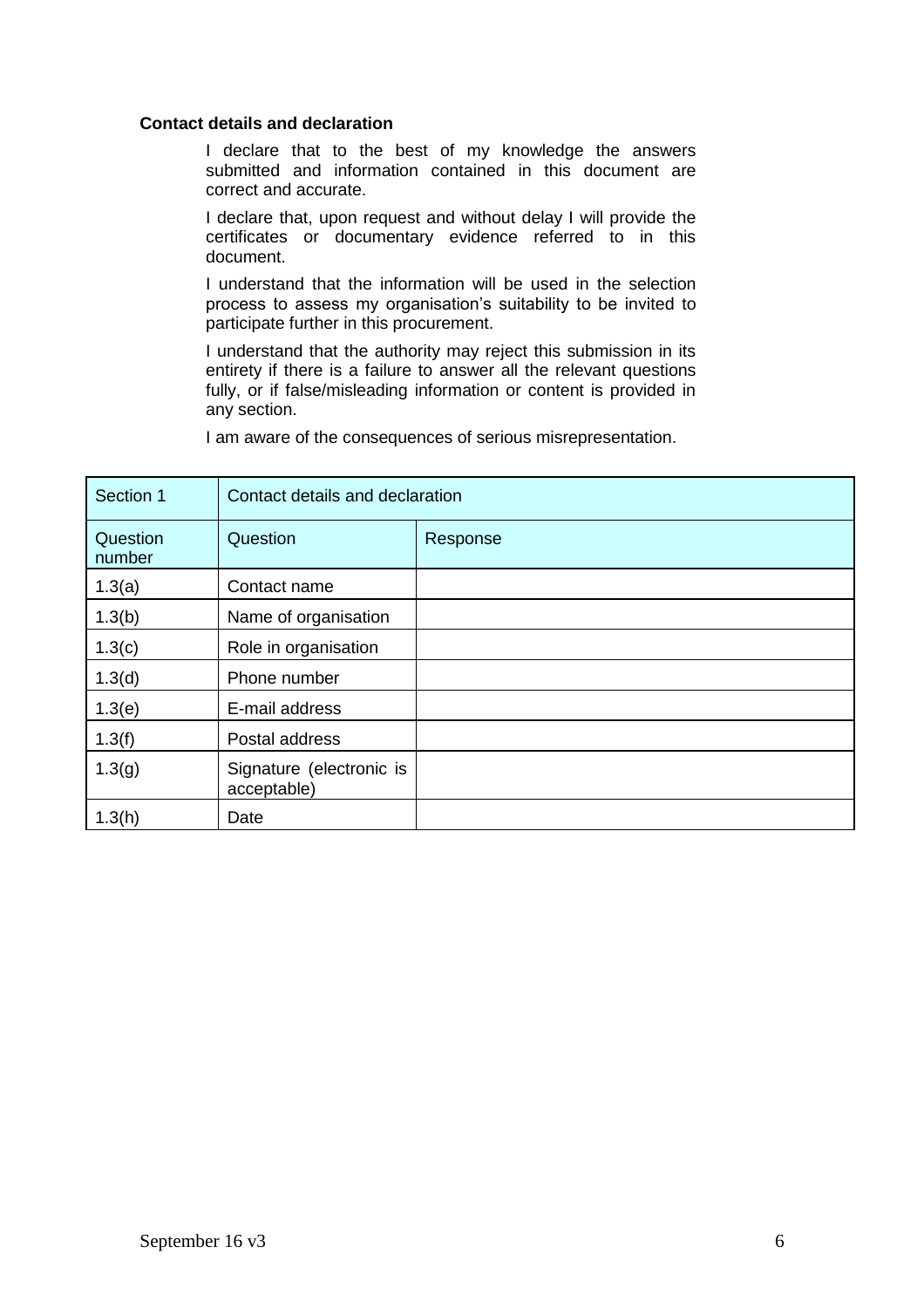# **Part 2: Exclusion Grounds**

Please answer the following questions in full. Note that every organisation that is being relied on to meet the selection must complete and submit the Part 1 and Part 2 selfdeclaration.

| Section 2          | Grounds for mandatory exclusion                                                                                                                                                                                                                                                                                                                                                                                                             |                                                                          |  |
|--------------------|---------------------------------------------------------------------------------------------------------------------------------------------------------------------------------------------------------------------------------------------------------------------------------------------------------------------------------------------------------------------------------------------------------------------------------------------|--------------------------------------------------------------------------|--|
| Question<br>number | Question                                                                                                                                                                                                                                                                                                                                                                                                                                    | Response                                                                 |  |
| 2.1(a)             | Regulations 57(1) and (2)<br>The detailed grounds for mandatory exclusion of an organisation are set out on<br>this webpage, which should be referred to before completing these questions.<br>Please indicate if, within the past five years you, your organisation or any other<br>person who has powers of representation, decision or control in the<br>organisation been convicted anywhere in the world of any of the offences within |                                                                          |  |
|                    | the summary below and listed on the webpage.<br>Participation in a criminal organisation.                                                                                                                                                                                                                                                                                                                                                   | Yes $\square$<br>No $\square$<br>If Yes please provide details at 2.1(b) |  |
|                    | Corruption.                                                                                                                                                                                                                                                                                                                                                                                                                                 | Yes $\Box$<br>$No$ $\Box$<br>If Yes please provide details at 2.1(b)     |  |
|                    | Fraud.                                                                                                                                                                                                                                                                                                                                                                                                                                      | Yes $\Box$<br>No $\square$<br>If Yes please provide details at 2.1(b)    |  |
|                    | Terrorist offences or offences linked to<br>terrorist activities                                                                                                                                                                                                                                                                                                                                                                            | Yes $\Box$<br>No $\square$<br>If Yes please provide details at 2.1(b)    |  |
|                    | Money laundering or terrorist financing                                                                                                                                                                                                                                                                                                                                                                                                     | Yes $\Box$<br>$No$ $\Box$<br>If Yes please provide details at 2.1(b)     |  |
|                    | Child labour and other forms of trafficking<br>in human beings                                                                                                                                                                                                                                                                                                                                                                              | Yes $\square$<br>No $\square$<br>If Yes please provide details at 2.1(b) |  |
| 2.1(b)             | If you have answered yes to question<br>2.1(a), please provide further details.                                                                                                                                                                                                                                                                                                                                                             |                                                                          |  |
|                    | Date of conviction, specify which of the<br>grounds listed the conviction was for, and<br>the reasons for conviction,                                                                                                                                                                                                                                                                                                                       |                                                                          |  |
|                    | Identity of who has been convicted                                                                                                                                                                                                                                                                                                                                                                                                          |                                                                          |  |
|                    | If the relevant documentation is available<br>electronically please provide the web<br>address,<br>issuing<br>authority,<br>precise<br>reference of the documents.                                                                                                                                                                                                                                                                          |                                                                          |  |
| 2.2                | If you have answered Yes to any of the<br>points above have measures been taken to<br>demonstrate<br>the<br>reliability<br>of<br>the<br>organisation despite the existence of a<br>relevant ground for exclusion ? (Self<br>Cleaning)                                                                                                                                                                                                       | Yes $\square$<br>No $\square$                                            |  |
| 2.3(a)             | <b>Regulation 57(3)</b>                                                                                                                                                                                                                                                                                                                                                                                                                     | Yes $\square$<br>No $\square$                                            |  |
|                    | it<br>been<br>Has<br>established, for<br>your<br>organisation by a judicial or administrative<br>decision having final and binding effect in                                                                                                                                                                                                                                                                                                |                                                                          |  |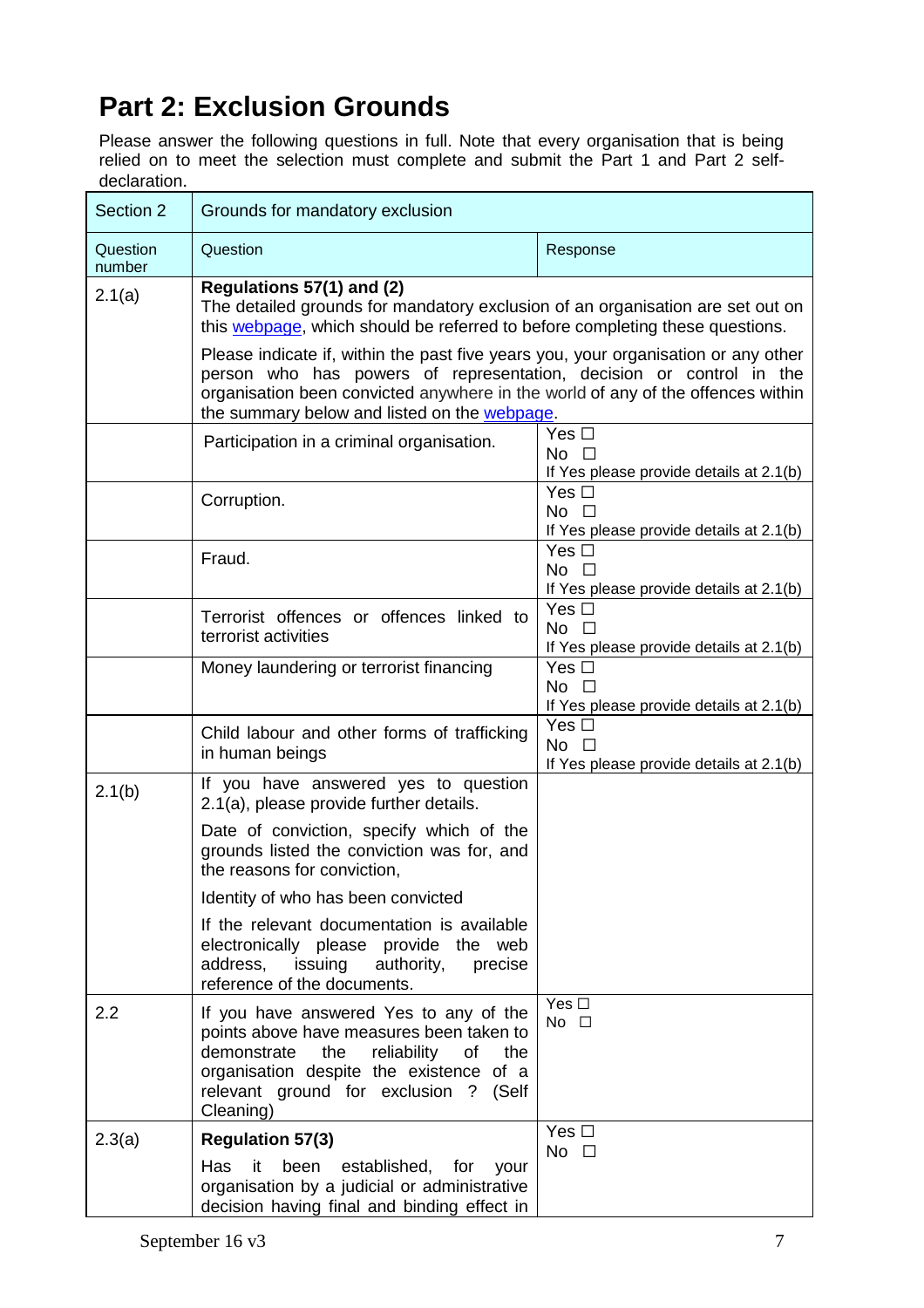|        | accordance with the legal provisions of any<br>part of the United Kingdom or the legal<br>provisions of the country in which the<br>organisation is established (if outside the<br>UK), that the organisation is in breach of<br>obligations related to the payment of tax or<br>social security contributions? |  |
|--------|-----------------------------------------------------------------------------------------------------------------------------------------------------------------------------------------------------------------------------------------------------------------------------------------------------------------|--|
| 2.3(b) | If you have answered yes to question<br>2.3(a), please provide further details.<br>Please also confirm you have paid, or have<br>entered into a binding arrangement with a<br>view to paying, the outstanding sum<br>including where applicable any accrued<br>interest and/or fines.                           |  |

Please Note: The authority reserves the right to use its discretion to exclude a potential supplier where it can demonstrate by any appropriate means that the potential supplier is in breach of its obligations relating to the non-payment of taxes or social security contributions.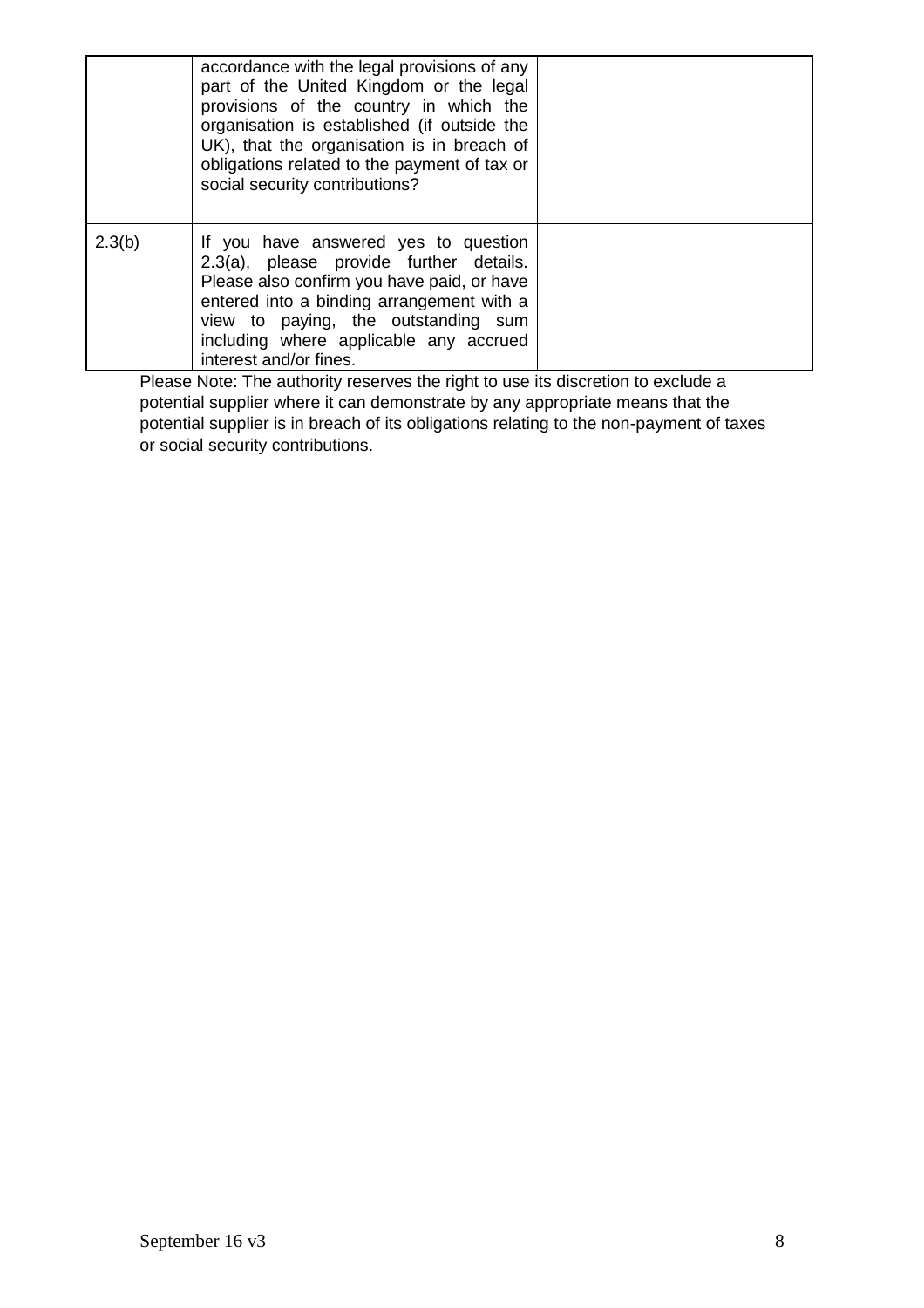| Section 3 | Grounds for discretionary exclusion                                                                                                                                                                                                                |                                                         |  |  |
|-----------|----------------------------------------------------------------------------------------------------------------------------------------------------------------------------------------------------------------------------------------------------|---------------------------------------------------------|--|--|
|           | Question                                                                                                                                                                                                                                           | Response                                                |  |  |
| 3.1       | Regulation 57 (8)                                                                                                                                                                                                                                  |                                                         |  |  |
|           | The detailed grounds for discretionary exclusion of an organisation are set out on<br>this webpage, which should be referred to before completing these questions.                                                                                 |                                                         |  |  |
|           | Please indicate if, within the past three years, anywhere in the world any of the<br>following situations have applied to you, your organisation or any other person<br>who has powers of representation, decision or control in the organisation. |                                                         |  |  |
| 3.1(a)    | Breach of environmental obligations?                                                                                                                                                                                                               | Yes $\square$                                           |  |  |
|           |                                                                                                                                                                                                                                                    | No $\square$<br>If yes please provide details at<br>3.2 |  |  |
| 3.1(b)    | Breach of social obligations?                                                                                                                                                                                                                      | Yes $\square$                                           |  |  |
|           |                                                                                                                                                                                                                                                    | $No$ $\Box$<br>If yes please provide details at<br>3.2  |  |  |
| 3.1(c)    | Breach of labour law obligations?                                                                                                                                                                                                                  | Yes $\Box$                                              |  |  |
|           |                                                                                                                                                                                                                                                    | $No$ $\Box$                                             |  |  |
|           |                                                                                                                                                                                                                                                    | If yes please provide details at<br>3.2                 |  |  |
| 3.1(d)    | Bankrupt or is the subject of insolvency or                                                                                                                                                                                                        | Yes $\square$                                           |  |  |
|           | winding-up<br>proceedings,<br>the<br>where                                                                                                                                                                                                         | No $\square$                                            |  |  |
|           | organisation's<br>assets<br>being<br>are                                                                                                                                                                                                           | If yes please provide details at                        |  |  |
|           | administered by a liquidator or by the court,<br>where it is in an arrangement with creditors,                                                                                                                                                     | 3.2                                                     |  |  |
|           | where its business activities are suspended                                                                                                                                                                                                        |                                                         |  |  |
|           | or it is in any analogous situation arising                                                                                                                                                                                                        |                                                         |  |  |
|           | from a similar procedure under the laws and<br>regulations of any State?                                                                                                                                                                           |                                                         |  |  |
| 3.1(e)    | Guilty of grave professional misconduct?                                                                                                                                                                                                           | Yes $\Box$                                              |  |  |
|           |                                                                                                                                                                                                                                                    | No $\square$<br>If yes please provide details at        |  |  |
|           |                                                                                                                                                                                                                                                    | 3.2                                                     |  |  |
| 3.1(f)    | agreements<br>with<br>other<br>Entered<br>into                                                                                                                                                                                                     | Yes $\square$                                           |  |  |
|           | economic operators aimed at distorting                                                                                                                                                                                                             | No $\square$<br>If yes please provide details at        |  |  |
|           | competition?                                                                                                                                                                                                                                       | 3.2                                                     |  |  |
| 3.1(g)    | Aware of any conflict of interest within the                                                                                                                                                                                                       | Yes $\square$                                           |  |  |
|           | meaning of regulation 24 due to the                                                                                                                                                                                                                | No $\square$                                            |  |  |
|           | participation in the procurement procedure?                                                                                                                                                                                                        | If yes please provide details at<br>3.2                 |  |  |
| 3.1(h)    | Been involved in the preparation of the                                                                                                                                                                                                            | Yes $\square$                                           |  |  |
|           | procurement procedure?                                                                                                                                                                                                                             | No $\square$                                            |  |  |
|           |                                                                                                                                                                                                                                                    | If yes please provide details at<br>3.2                 |  |  |
| 3.1(i)    | Shown significant or persistent deficiencies                                                                                                                                                                                                       | Yes $\square$                                           |  |  |
|           | performance of a<br>the<br>substantive<br>in                                                                                                                                                                                                       | No $\square$                                            |  |  |
|           | requirement under a prior public contract, a<br>prior contract with a contracting entity, or a                                                                                                                                                     | If yes please provide details at<br>3.2                 |  |  |
|           | prior concession contract, which led to early                                                                                                                                                                                                      |                                                         |  |  |
|           | termination of that prior contract, damages                                                                                                                                                                                                        |                                                         |  |  |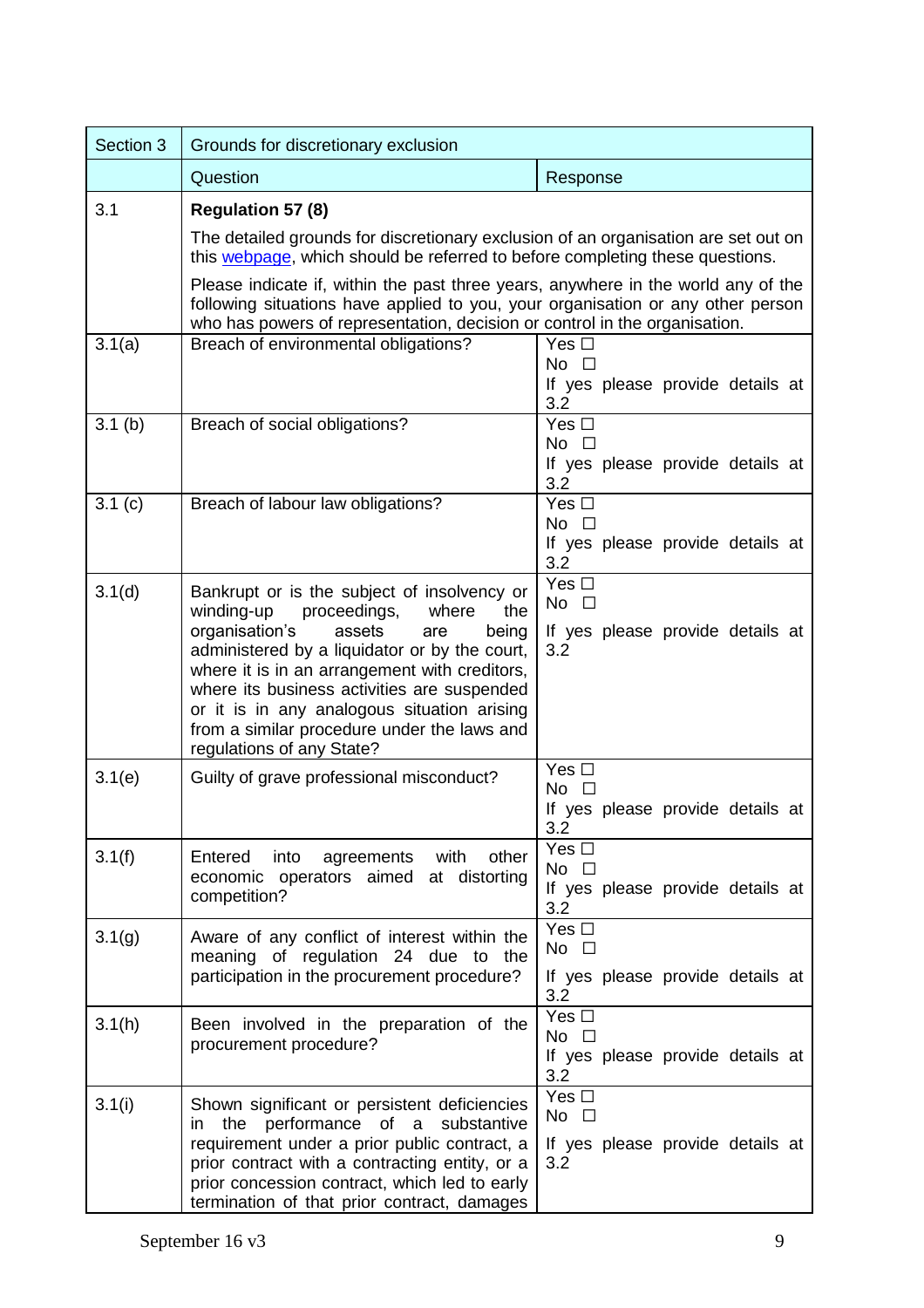|                  | or other comparable sanctions?                                                                                                                                                                                                                                                                                                                                                                   |                                                                       |
|------------------|--------------------------------------------------------------------------------------------------------------------------------------------------------------------------------------------------------------------------------------------------------------------------------------------------------------------------------------------------------------------------------------------------|-----------------------------------------------------------------------|
| 3.1(j)           | Please answer the following statements                                                                                                                                                                                                                                                                                                                                                           |                                                                       |
| $3.1(j) - (i)$   | organisation is guilty of serious<br>The<br>misrepresentation<br>the<br>in<br>supplying<br>information required for the verification of<br>the absence of grounds for exclusion or the<br>fulfilment of the selection criteria.                                                                                                                                                                  | Yes $\Box$<br>No $\square$<br>If Yes please provide details at<br>3.2 |
| $3.1(j) - (ii)$  | withheld<br>The organisation<br>has<br>such<br>information.                                                                                                                                                                                                                                                                                                                                      | Yes $\Box$<br>No $\square$<br>If Yes please provide details at<br>3.2 |
| $3.1(j) - (iii)$ | The organisation is not able to submit<br>supporting documents required<br>under<br>regulation 59 of the Public Contracts<br>Regulations 2015.                                                                                                                                                                                                                                                   | Yes $\Box$<br>No $\square$<br>If Yes please provide details at<br>3.2 |
| $3.1(j)-(iv)$    | organisation<br>influenced<br>has<br>The<br>the<br>decision-making process of the contracting<br>authority to obtain confidential information<br>that may confer upon the organisation<br>undue advantages in the procurement<br>procedure, or to negligently provided<br>misleading information that may have a<br>material influence on decisions concerning<br>exclusion, selection or award. | Yes $\Box$<br>No $\square$<br>If Yes please provide details at<br>3.2 |
|                  |                                                                                                                                                                                                                                                                                                                                                                                                  |                                                                       |
| 3.2              | If you have answered Yes to any of the<br>above, explain what measures been taken<br>demonstrate the<br>reliability of<br>the<br>to<br>organisation despite the existence of a<br>relevant<br>ground for<br>exclusion?<br>(Self<br>Cleaning)                                                                                                                                                     |                                                                       |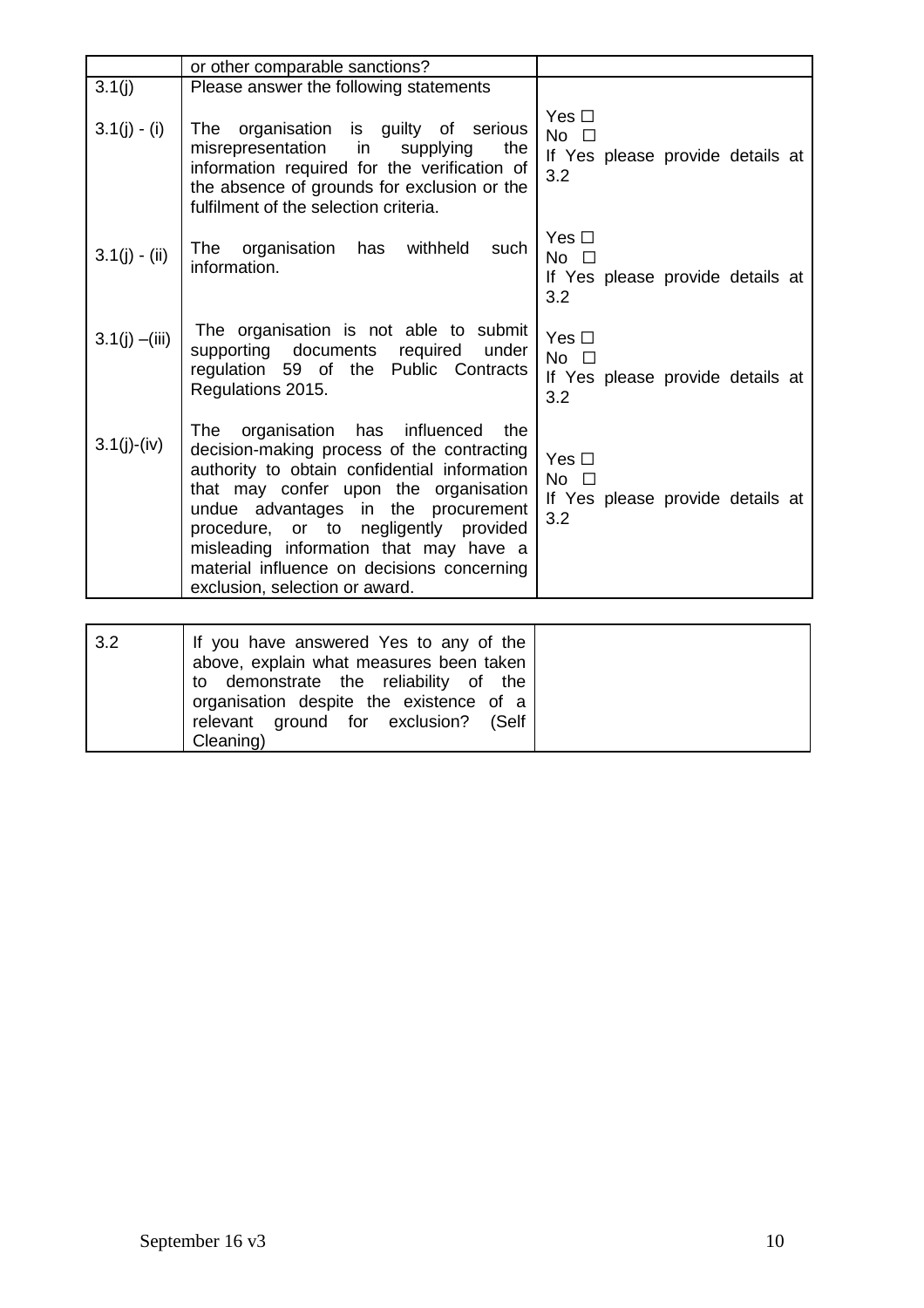# **Part 3: Selection Questions**<sup>8</sup>

| <b>Section</b><br>4 | <b>Economic and Financial Standing</b>                                                                                                                                                                                                                                                                                |                              |  |
|---------------------|-----------------------------------------------------------------------------------------------------------------------------------------------------------------------------------------------------------------------------------------------------------------------------------------------------------------------|------------------------------|--|
|                     | Question                                                                                                                                                                                                                                                                                                              | Response                     |  |
| 4.1                 | Are you able to provide a copy of your audited<br>accounts for the last two years, if requested?<br>If no, can you provide one of the following: answer<br>with Y/N in the relevant box.                                                                                                                              | Yes $\square$<br>$No$ $\Box$ |  |
|                     | A statement of the turnover, Profit and Loss<br>(a)<br>Account/Income Statement, Balance Sheet/Statement<br>of Financial Position and Statement of Cash Flow for<br>the most recent year of trading for this organisation.                                                                                            | Yes $\Box$<br>$No$ $\Box$    |  |
|                     | (b) A statement of the cash flow forecast for the<br>current year and a bank letter outlining the current<br>cash and credit position.                                                                                                                                                                                | Yes $\Box$<br>No $\square$   |  |
|                     | (c) Alternative means of demonstrating financial status<br>if any of the above are not available (e.g. forecast of<br>turnover for the current year and a statement of<br>funding provided by the owners and/or the bank,<br>charity accruals accounts or an alternative means of<br>demonstrating financial status). | Yes $\Box$<br>$No$ $\Box$    |  |
| 4.2                 | Where we have specified a minimum level of<br>economic and financial standing and/ or a minimum<br>financial threshold within the evaluation criteria for this<br>procurement, please self-certify by answering 'Yes' or<br>'No' that you meet the requirements set out.                                              | Yes $\square$<br>$No$ $\Box$ |  |

| <b>Section</b><br>5                           | If you have indicated in the Selection Questionnaire question 1.2<br>that you are part of a wider group, please provide further details<br>below: |     |                 |  |
|-----------------------------------------------|---------------------------------------------------------------------------------------------------------------------------------------------------|-----|-----------------|--|
| Name of organisation                          |                                                                                                                                                   |     |                 |  |
| Relationship to<br>completing these questions |                                                                                                                                                   | the | <b>Supplier</b> |  |

| 5.1 | Are you able to provide parent company accounts if $\triangleright$ Yes $\square$<br>requested to at a later stage? | No.          |
|-----|---------------------------------------------------------------------------------------------------------------------|--------------|
| 5.2 | If yes, would the parent company be willing to provide $\vert$ Yes $\Box$<br>a guarantee if necessary?              | No.          |
| 5.3 | If no, would you be able to obtain a guarantee<br>elsewhere (e.g. from a bank)?                                     | Yes □<br>No. |

 $\overline{a}$ <sup>8</sup> See Action Note 8/16 Updated [Standard Selection Questionnaire](https://www.gov.uk/government/collections/procurement-policy-notes)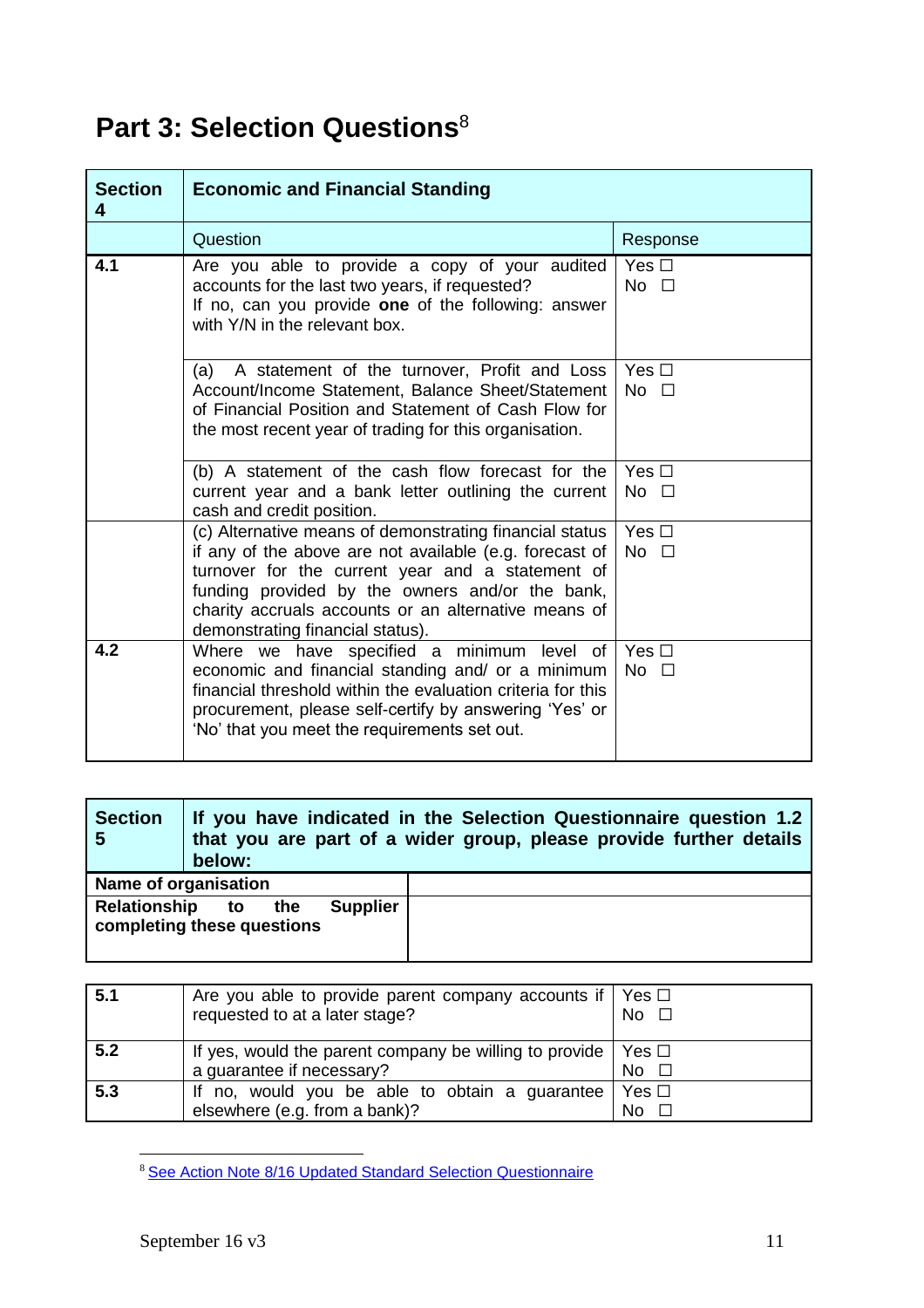| <b>Section</b><br>6 | <b>Technical and Professional Ability</b>                                                                                                                                                                                                                                                                                                                                                                                                          |
|---------------------|----------------------------------------------------------------------------------------------------------------------------------------------------------------------------------------------------------------------------------------------------------------------------------------------------------------------------------------------------------------------------------------------------------------------------------------------------|
| 6.1                 | Relevant experience and contract examples                                                                                                                                                                                                                                                                                                                                                                                                          |
|                     | Please provide details of up to three contracts, in any combination from either<br>the public or private sector; voluntary, charity or social enterprise (VCSE) that<br>are relevant to our requirement. VCSEs may include samples of grant-funded<br>work. Contracts for supplies or services should have been performed during the<br>past three years. Works contracts may be from the past five years.                                         |
|                     | The named contact provided should be able to provide written evidence to<br>confirm the accuracy of the information provided below.                                                                                                                                                                                                                                                                                                                |
|                     | Consortia bids should provide relevant examples of where the consortium has<br>delivered similar requirements. If this is not possible (e.g. the consortium is<br>newly formed or a Special Purpose Vehicle is to be created for this contract)<br>then three separate examples should be provided between the principal<br>member(s) of the proposed consortium or Special Purpose Vehicle (three<br>examples are not required from each member). |
|                     | Where the Supplier is a Special Purpose Vehicle, or a managing agent not<br>intending to be the main provider of the supplies or services, the information<br>requested should be provided in respect of the main intended provider(s) or sub-<br>contractor(s) who will deliver the contract.                                                                                                                                                     |
|                     | If you cannot provide examples see question 6.3                                                                                                                                                                                                                                                                                                                                                                                                    |

|                                           | <b>Contract 1</b> | <b>Contract 2</b> | <b>Contract 3</b> |
|-------------------------------------------|-------------------|-------------------|-------------------|
| Name of customer<br>organisation          |                   |                   |                   |
| Point of contact in<br>the organisation   |                   |                   |                   |
| <b>Position</b> in<br>the<br>organisation |                   |                   |                   |
| <b>E-mail address</b>                     |                   |                   |                   |
| of<br><b>Description</b><br>contract      |                   |                   |                   |
| <b>Contract Start date</b>                |                   |                   |                   |
| <b>Contract</b><br>completion date        |                   |                   |                   |
| <b>Estimated contract</b><br>value        |                   |                   |                   |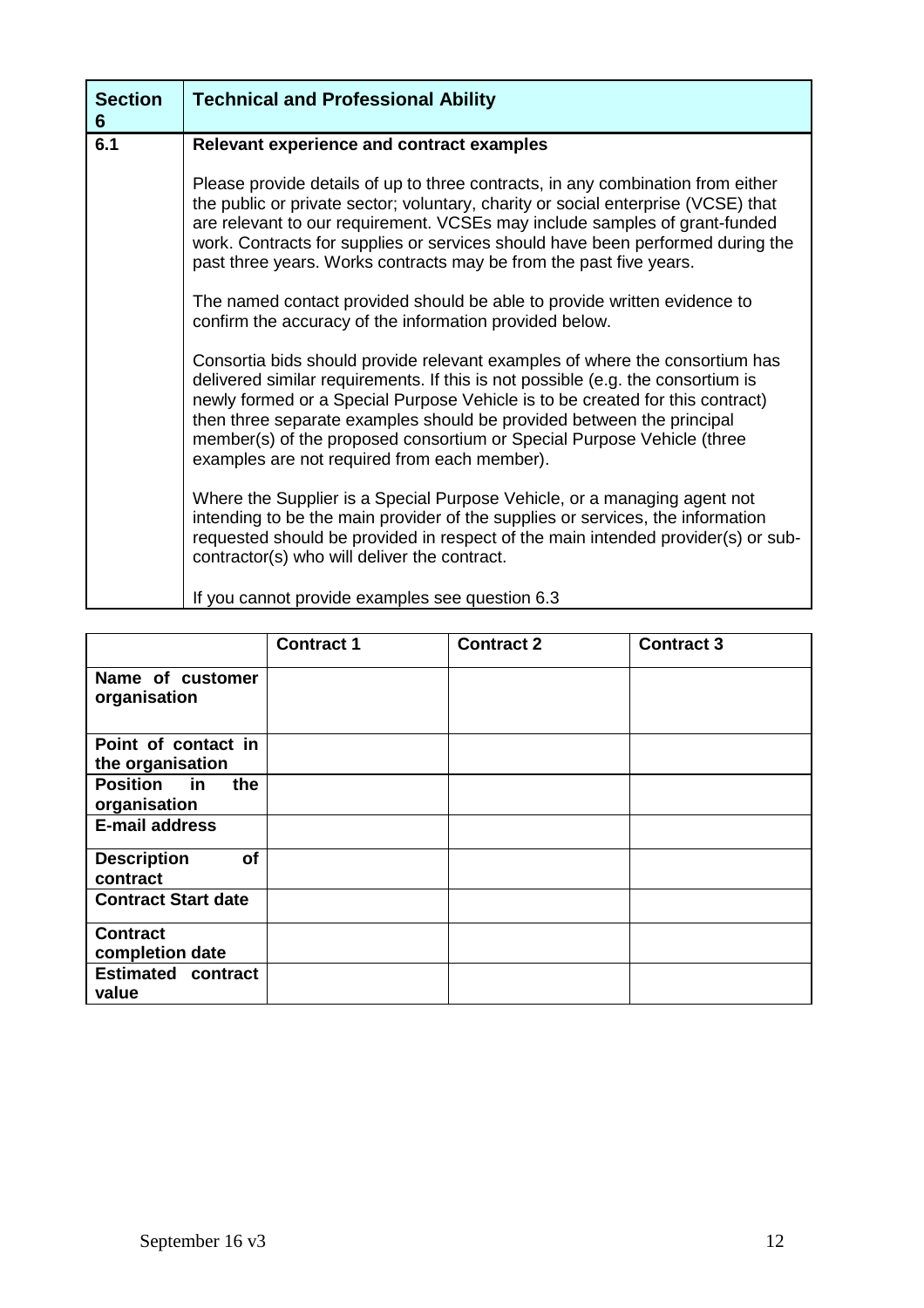| 6.2 | Where you intend to sub-contract a proportion of the contract, please<br>demonstrate how you have previously maintained healthy supply chains with<br>your sub-contractor(s)                                                                                                |
|-----|-----------------------------------------------------------------------------------------------------------------------------------------------------------------------------------------------------------------------------------------------------------------------------|
|     | Evidence should include, but is not limited to, details of your supply chain<br>management tracking systems to ensure performance of the contract and<br>including prompt payment or membership of the UK Prompt Payment Code (or<br>equivalent schemes in other countries) |
|     |                                                                                                                                                                                                                                                                             |
|     |                                                                                                                                                                                                                                                                             |
|     |                                                                                                                                                                                                                                                                             |

| 6.3 | If you cannot provide at least one example for questions 6.1, in no more than<br>500 words please provide an explanation for this e.g. your organisation is a new<br>start-up or you have provided services in the past but not under a contract. |
|-----|---------------------------------------------------------------------------------------------------------------------------------------------------------------------------------------------------------------------------------------------------|
|     |                                                                                                                                                                                                                                                   |
|     |                                                                                                                                                                                                                                                   |
|     |                                                                                                                                                                                                                                                   |

| <b>Section</b> | Modern Slavery Act 2015: Requirements under Modern Slavery Act<br>2015                                                                                             |                                                                                                                                      |
|----------------|--------------------------------------------------------------------------------------------------------------------------------------------------------------------|--------------------------------------------------------------------------------------------------------------------------------------|
| 7.1            | Are you a relevant commercial organisation as<br>defined by section 54 ("Transparency in supply<br>chains etc.") of the Modern Slavery Act 2015 ("the<br>$Act")$ ? | Yes $\Box$<br>$N/A$ $\square$                                                                                                        |
| 7.2            | If you have answered yes to question 7.1 are you<br>compliant with the annual reporting requirements<br>contained within Section 54 of the Act 2015?               | <b>Yes</b><br>$\Box$<br>Please provide the<br>relevant url to view<br>the statement<br><b>No</b><br>Please provide an<br>explanation |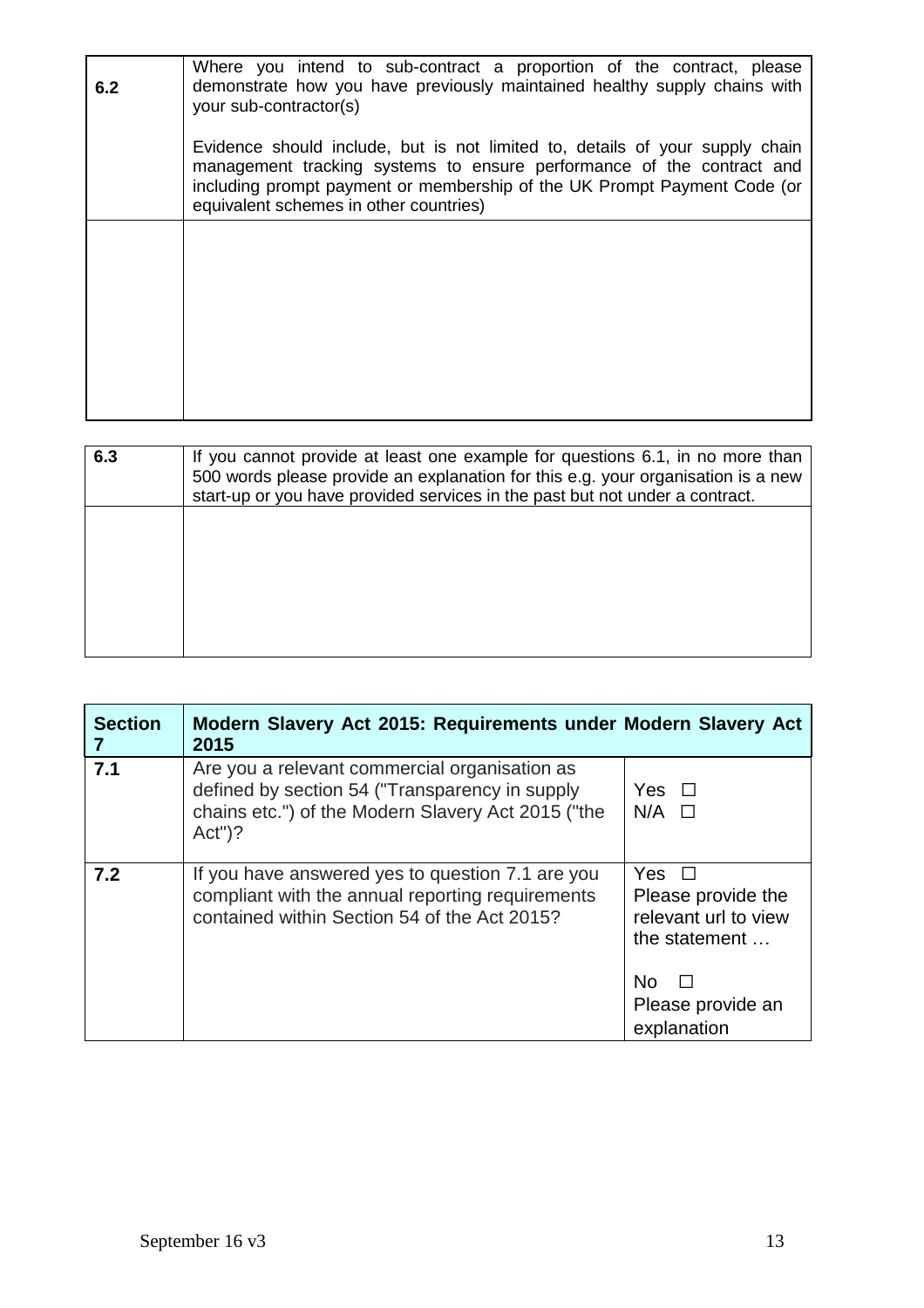## **8. Additional Questions**

Suppliers who self-certify that they meet the requirements to these additional questions will be required to provide evidence of this if they are successful at contract award stage.

| <b>Section</b><br>8 | <b>Additional Questions</b>                                                                                                                                                                      |
|---------------------|--------------------------------------------------------------------------------------------------------------------------------------------------------------------------------------------------|
| 8.1                 | <b>Insurance</b>                                                                                                                                                                                 |
| a.                  | Please self-certify whether you already have, or can commit to obtain, prior to<br>the commencement of the contract, the levels of insurance cover indicated<br>below:<br>Y/N                    |
|                     | Employer's (Compulsory) Liability Insurance = $Ex$                                                                                                                                               |
|                     | Public Liability Insurance = $Ex$<br>Professional Indemnity Insurance = $Ex$                                                                                                                     |
|                     | Product Liability Insurance = $Ex$                                                                                                                                                               |
|                     | *It is a legal requirement that all companies hold Employer's (Compulsory)<br>Liability Insurance of £5 million as a minimum. Please note this requirement is<br>not applicable to Sole Traders. |

| 8.2   | Skills and Apprentices <sup>9</sup> – (please refer to supplier selection guidance)                                                                                                                                                                                                                                                                                                                                                      |                            |
|-------|------------------------------------------------------------------------------------------------------------------------------------------------------------------------------------------------------------------------------------------------------------------------------------------------------------------------------------------------------------------------------------------------------------------------------------------|----------------------------|
| a.    | Public procurement of contracts with a full life value of £10<br>million and above and duration of 12 months and above<br>should be used to support skills development and delivery<br>of the apprenticeship commitment. This policy is set out in<br>Procurement Policy<br>Note<br>$\mathsf{in}$<br>detail<br>14/15.<br>Please confirm if you will be supporting apprenticeships<br>skills development through this<br>contract.<br>and | Yes $\Box$<br>No $\square$ |
| $b$ . | If yes, can you provide at a later stage documentary<br>evidence to support your commitment to developing and<br>investing in skills, development and apprenticeships to<br>build a more skilled and productive workforce and<br>reducing the risks of supply constraints and increasing<br>labour cost inflation?                                                                                                                       | Yes $\Box$<br>$No$ $\Box$  |
| c.    | Do you have a process in place to ensure that your supply<br>chain supports skills, development and apprenticeships in<br>line with PPN 14/15 (see guidance) and can provide<br>evidence if requested?                                                                                                                                                                                                                                   | Yes $\Box$<br>No $\square$ |

 $\overline{a}$ 9 Procurement Policy Note 14/15– Supporting Apprenticeships and Skills Through Public **[Procurement](https://www.gov.uk/government/uploads/system/uploads/attachment_data/file/456805/27_08_15_Skills__Apprenticeships_PPN_vfinal.pdf)**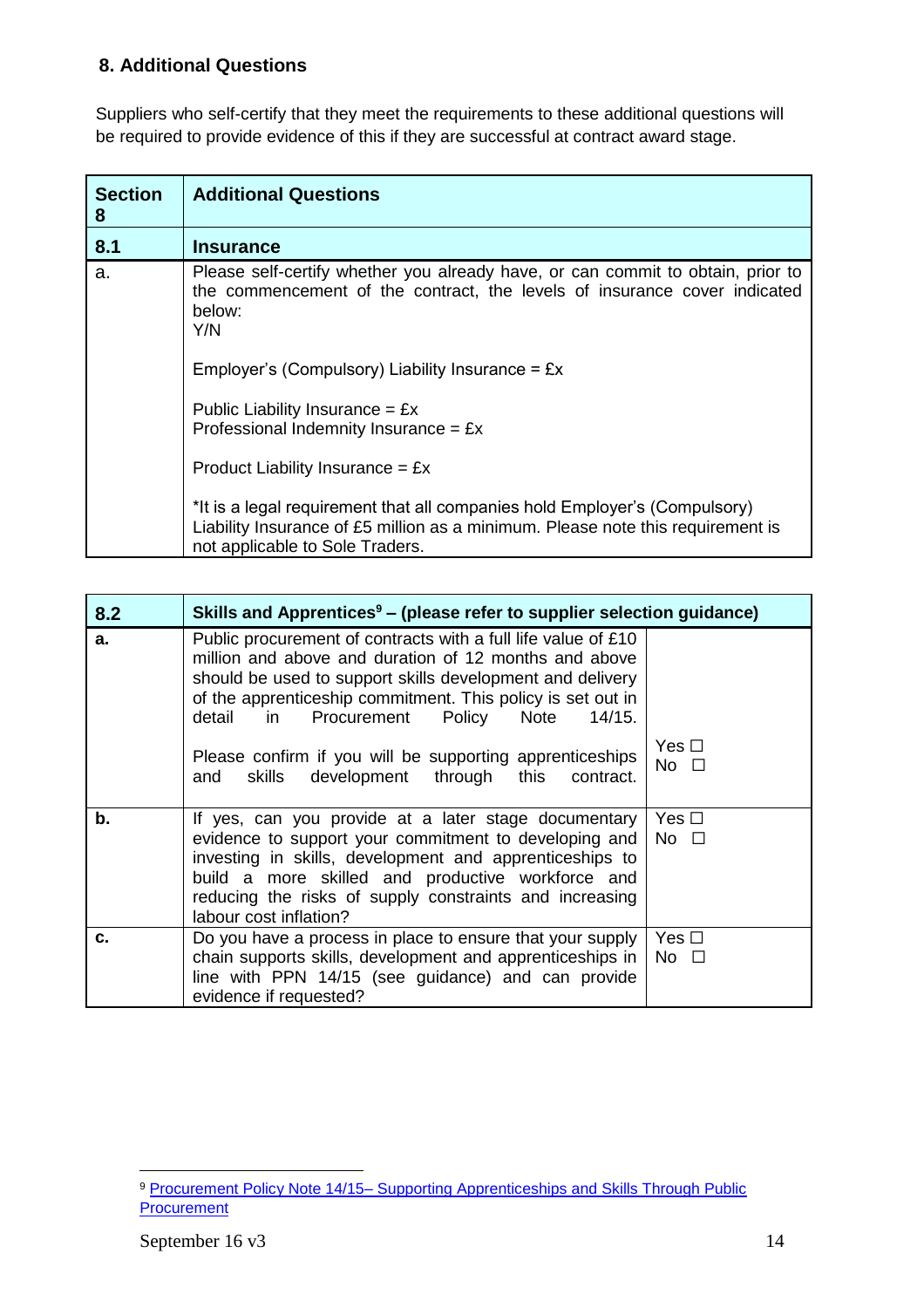| 8.3 | Steel <sup>10</sup> – (please refer to supplier selection guidance)                                                                                                                                                                                                                  |
|-----|--------------------------------------------------------------------------------------------------------------------------------------------------------------------------------------------------------------------------------------------------------------------------------------|
| a.  | Please describe the supply chain management systems, policies, standards and<br>procedures you currently have in place to ensure robust supply chain<br>management                                                                                                                   |
|     |                                                                                                                                                                                                                                                                                      |
| b.  | provide details of previous similar projects where you<br>Please<br>have<br>demonstrated a high level of competency and effectiveness in managing of all<br>supply chain members involved in steel supply or production so that there was a<br>sustainable and safe supply of steel. |
|     |                                                                                                                                                                                                                                                                                      |
| c.  | Please provide all the relevant details of previous breaches of health and safety<br>legislation in the last 5 years, applicable to the country in which you operate, on<br>comparable projects, for both:<br>(i) Your company                                                       |
|     | (ii) All your supply chain members involved in the production or supply of steel.                                                                                                                                                                                                    |

| 8.4 | Suppliers' Past Performance <sup>11</sup> - (please refer to supplier selection<br>guidance - this question should only be included by central government<br>contracting authorities)                       |                            |
|-----|-------------------------------------------------------------------------------------------------------------------------------------------------------------------------------------------------------------|----------------------------|
| a.  | Can you supply a list of your relevant principal<br>contracts for goods and/or services provided in the<br>last three years?                                                                                | Yes $\Box$<br>No $\square$ |
| b.  | On request can you provide a certificate from those<br>customers on the list?                                                                                                                               | Yes □<br>No $\square$      |
| c.  | If you cannot obtain a certificate from a customer<br>can you explain the reasons why?                                                                                                                      | Yes $\Box$<br>No $\square$ |
| d.  | If the certificate states that goods and/or services<br>supplied were not satisfactory are you able to<br>supply information which shows why this will not<br>recur in this contract if you are awarded it? | Yes $\Box$<br>No $\square$ |
| е.  | Can you supply the information in questions a. to d.<br>above for any sub-contractors [or consortium<br>members] who you are relying upon to perform this<br>contract?                                      | Yes $\Box$<br>No $\square$ |

 $\overline{a}$ <sup>10</sup> [Procurement Policy Note 16/15–](https://www.gov.uk/government/uploads/system/uploads/attachment_data/file/473545/PPN_16-15_Procuring_steel_in_major_projects.pdf) Procuring [s](https://www.gov.uk/government/uploads/system/uploads/attachment_data/file/473545/PPN_16-15_Procuring_steel_in_major_projects.pdf)teel in major projects

September  $16 \text{ v}3$  15 <sup>11</sup> [Procurement Policy Note 04/15 Taking Account of Suppliers' Past Performance](https://www.gov.uk/government/publications/procurement-policy-note-0415-taking-account-of-suppliers-past-performance)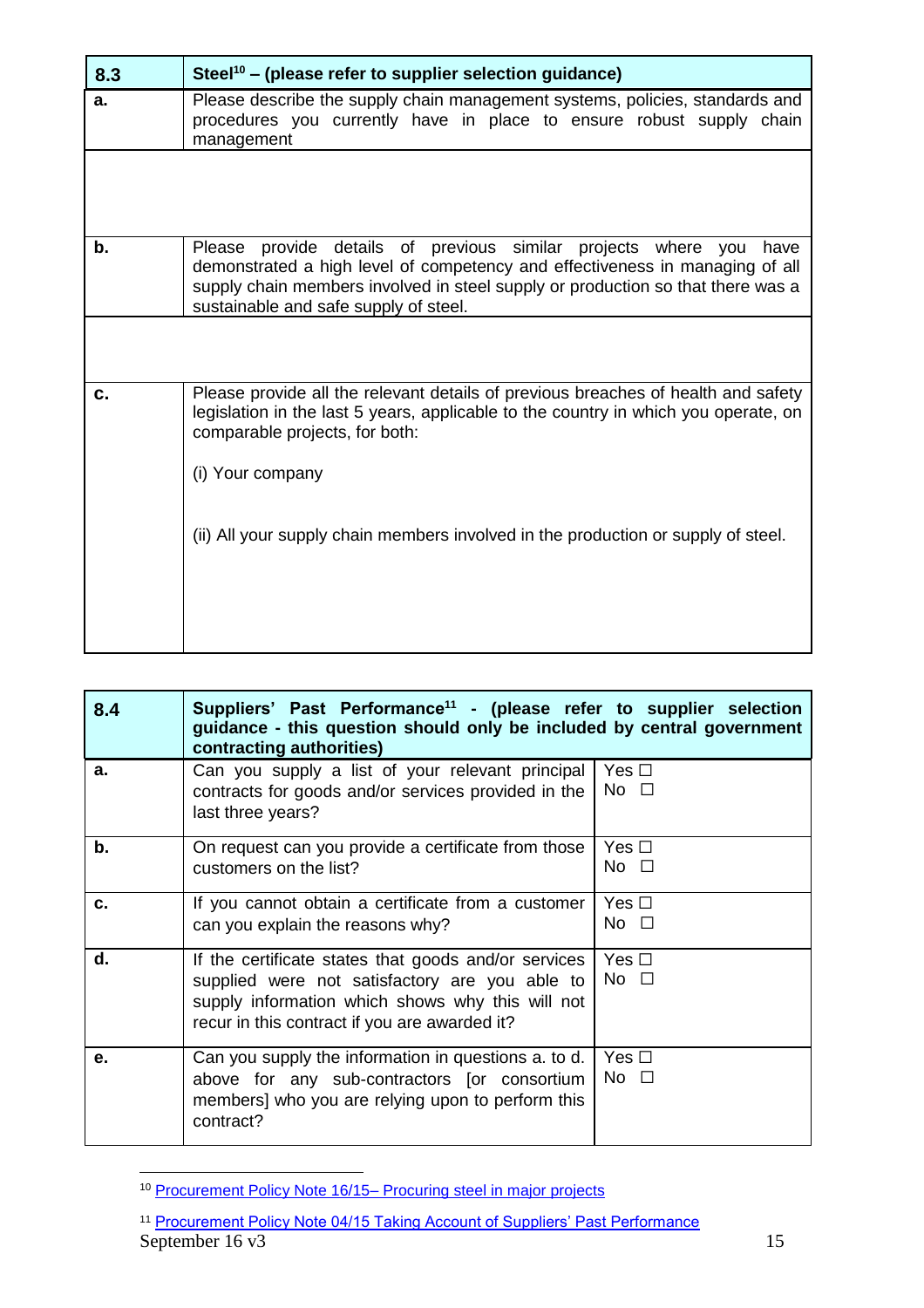## **Mandatory Exclusion Grounds**

**Public Contract Regulations 2015 R57(1), (2) and (3)**

## **Public Contract Directives 2014/24/EU Article 57(1)**

## **Participation in a criminal organisation**

Participation offence as defined by section 45 of the Serious Crime Act 2015

Conspiracy within the meaning of

- section 1 or 1A of the Criminal Law Act 1977 or
- article 9 or 9A of the Criminal Attempts and Conspiracy (Northern Ireland) Order 1983

where that conspiracy relates to participation in a criminal organisation as defined in Article 2 of Council Framework Decision 2008/841/JHA on the fight against organised crime;

## **Corruption**

Corruption within the meaning of section 1(2) of the Public Bodies Corrupt Practices Act 1889 or section 1 of the Prevention of Corruption Act 1906;

The common law offence of bribery;

Bribery within the meaning of sections 1, 2 or 6 of the Bribery Act 2010, or section 113 of the Representation of the People Act 1983;

## **Fraud**

Any of the following offences, where the offence relates to fraud affecting the European Communities' financial interests as defined by Article 1 of the convention on the protection of the financial interests of the European Communities:

- the common law offence of cheating the Revenue;
- the common law offence of conspiracy to defraud;
- fraud or theft within the meaning of the Theft Act 1968, the Theft Act (Northern Ireland) 1969, the Theft Act 1978 or the Theft (Northern Ireland) Order 1978;
- fraudulent trading within the meaning of section 458 of the Companies Act 1985, article 451 of the Companies (Northern Ireland) Order 1986 or section 993 of the Companies Act 2006;
- fraudulent evasion within the meaning of section 170 of the Customs and Excise Management Act 1979 or section 72 of the Value Added Tax Act 1994;
- an offence in connection with taxation in the European Union within the meaning of section 71 of the Criminal Justice Act 1993;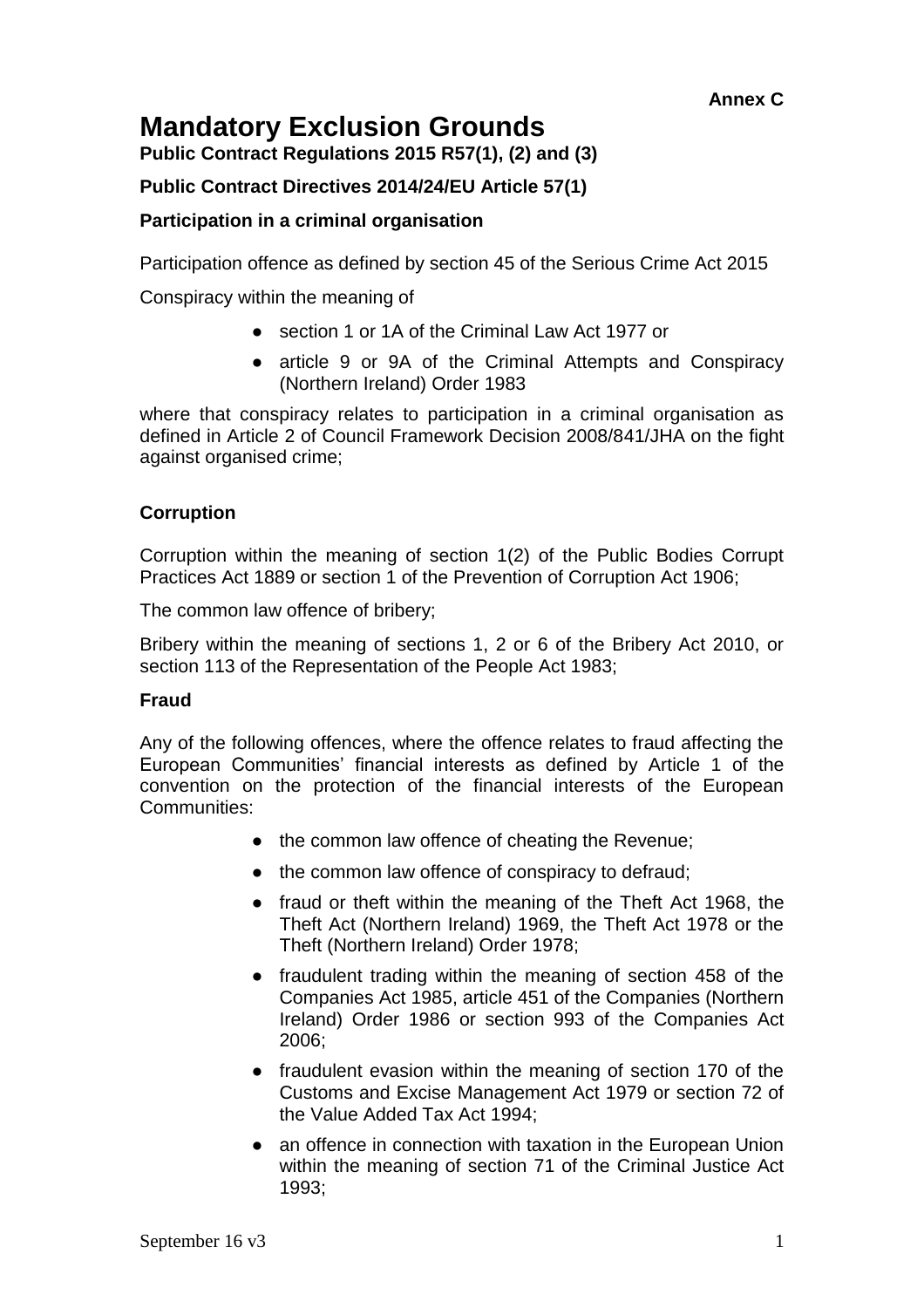- destroying, defacing or concealing of documents or procuring the execution of a valuable security within the meaning of section 20 of the Theft Act 1968 or section 19 of the Theft Act (Northern Ireland) 1969;
- fraud within the meaning of section 2, 3 or 4 of the Fraud Act 2006;
- the possession of articles for use in frauds within the meaning of section 6 of the Fraud Act 2006, or the making, adapting, supplying or offering to supply articles for use in frauds within the meaning of section 7 of that Act;

## **Terrorist offences or offences linked to terrorist activities**

Any offence:

- listed in section 41 of the Counter Terrorism Act 2008;
- listed in schedule 2 to that Act where the court has determined that there is a terrorist connection;
- under sections 44 to 46 of the Serious Crime Act 2007 which relates to an offence covered by the previous two points;

#### **Money laundering or terrorist financing**

Money laundering within the meaning of sections 340(11) and 415 of the Proceeds of Crime Act 2002

An offence in connection with the proceeds of criminal conduct within the meaning of section 93A, 93B or 93C of the Criminal Justice Act 1988 or article 45, 46 or 47 of the Proceeds of Crime (Northern Ireland) Order 1996

#### **Child labour and other forms of trafficking human beings**

An offence under section 4 of the Asylum and Immigration (Treatment of Claimants etc.) Act 2004;

An offence under section 59A of the Sexual Offences Act 2003

An offence under section 71 of the Coroners and Justice Act 2009;

An offence in connection with the proceeds of drug trafficking within the meaning of section 49, 50 or 51 of the Drug Trafficking Act 1994

An offence under section 2 or section 4 of the Modern Slavery Act 2015

#### **Non-payment of tax and social security contributions**

Breach of obligations relating to the payment of taxes or social security contributions that has been established by a judicial or administrative decision.

Where any tax returns submitted on or after 1 October 2012 have been found to be incorrect as a result of:

> ● HMRC successfully challenging the potential supplier under the General Anti – Abuse Rule (GAAR) or the "Halifax" abuse principle; or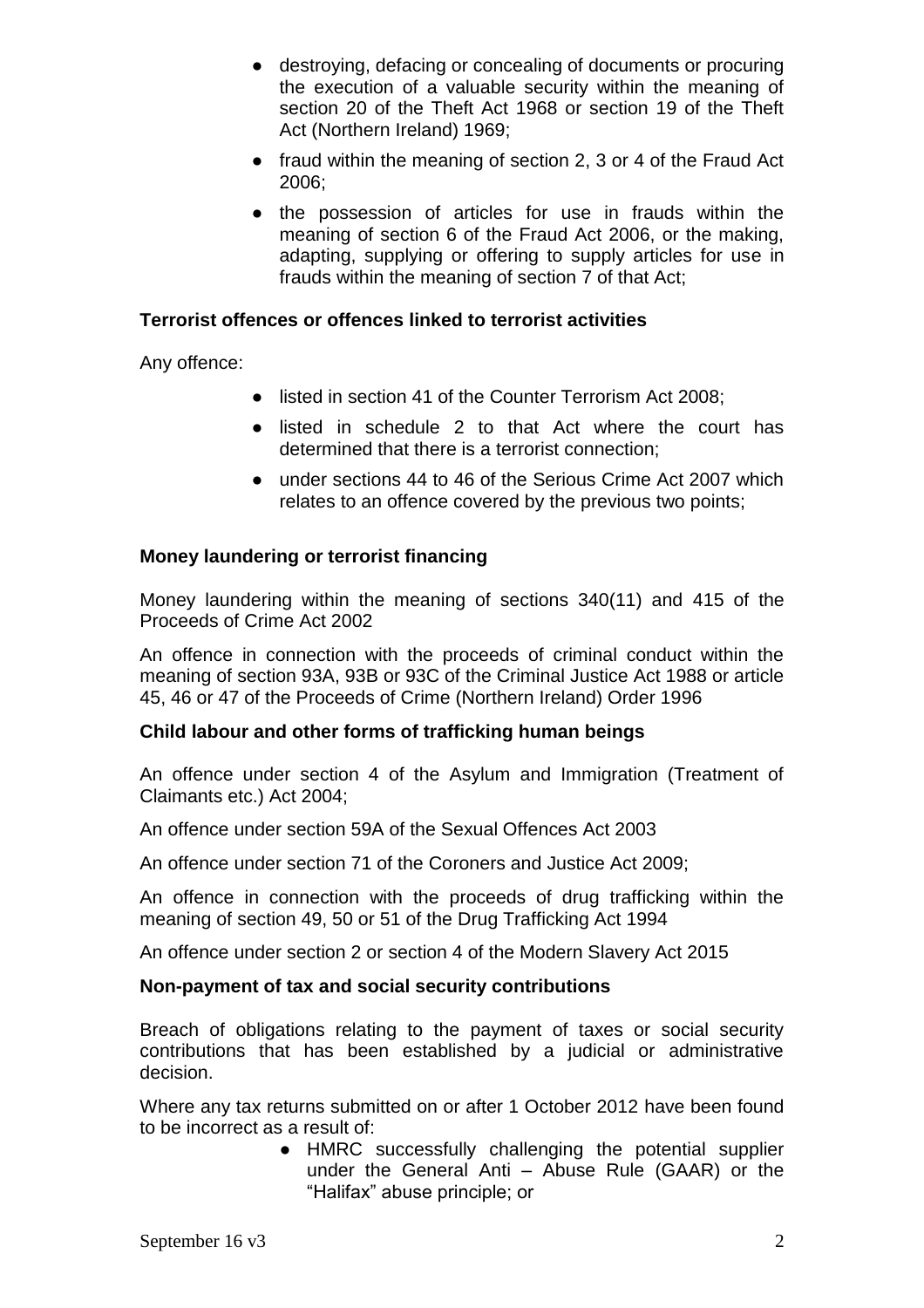- a tax authority in a jurisdiction in which the potential supplier is established successfully challenging it under any tax rules or legislation that have an effect equivalent or similar to the GAAR or "Halifax" abuse principle;
- a failure to notify, or failure of an avoidance scheme which the supplier is or was involved in, under the Disclosure of Tax Avoidance Scheme rules (DOTAS) or any equivalent or similar regime in a jurisdiction in which the supplier is established

## **Other offences**

Any other offence within the meaning of Article 57(1) of the Directive as defined by the law of any jurisdiction outside England, Wales and Northern Ireland

Any other offence within the meaning of Article 57(1) of the Directive created after 26<sup>th</sup> February 2015 in England, Wales or Northern Ireland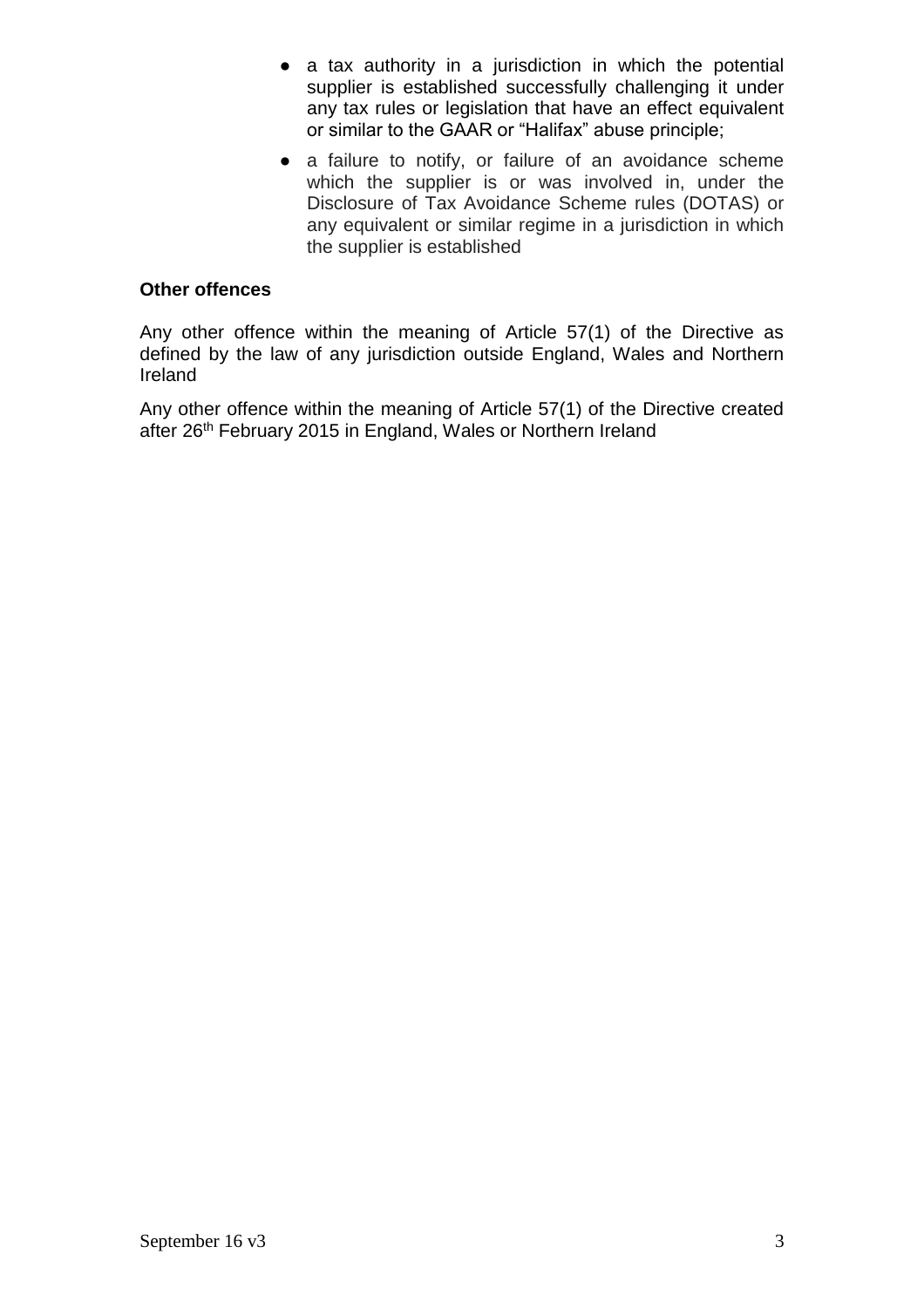## **Discretionary exclusions**

## **Obligations in the field of environment, social and labour law.**

Where an organisation has violated applicable obligations in the fields of environmental, social and labour law established by EU law, national law, collective agreements or by the international environmental, social and labour law provisions listed in Annex X to the Directive (see copy below) as amended from time to time; including the following:-

- Where the organisation or any of its Directors or Executive Officers has been in receipt of enforcement/remedial orders in relation to the Health and Safety Executive (or equivalent body) in the last 3 years.
- In the last three years, where the organisation has had a complaint upheld following an investigation by the Equality and Human Rights Commission or its predecessors (or a comparable body in any jurisdiction other than the UK), on grounds of alleged unlawful discrimination.
- In the last three years, where any finding of unlawful discrimination has been made against the organisation by an Employment Tribunal, an Employment Appeal Tribunal or any other court (or incomparable proceedings in any jurisdiction other than the UK).
- Where the organisation has been in breach of section 15 of the Immigration, Asylum, and Nationality Act 2006;
- Where the organisation has a conviction under section 21 of the Immigration, Asylum, and Nationality Act 2006;
- Where the organisation has been in breach of the National Minimum Wage Act 1998.

## **Bankruptcy, insolvency**

Bankrupt or is the subject of insolvency or winding-up proceedings, where the organisation's assets are being administered by a liquidator or by the court, where it is in an arrangement with creditors, where its business activities are suspended or it is in any analogous situation arising from a similar procedure under the laws and regulations of any State;

## **Grave professional misconduct**

Guilty of grave professional misconduct

## **Distortion of competition**

Entered into agreements with other economic operators aimed at distorting competition

#### **Conflict of interest**

Aware of any conflict of interest within the meaning of regulation 24 due to the participation in the procurement procedure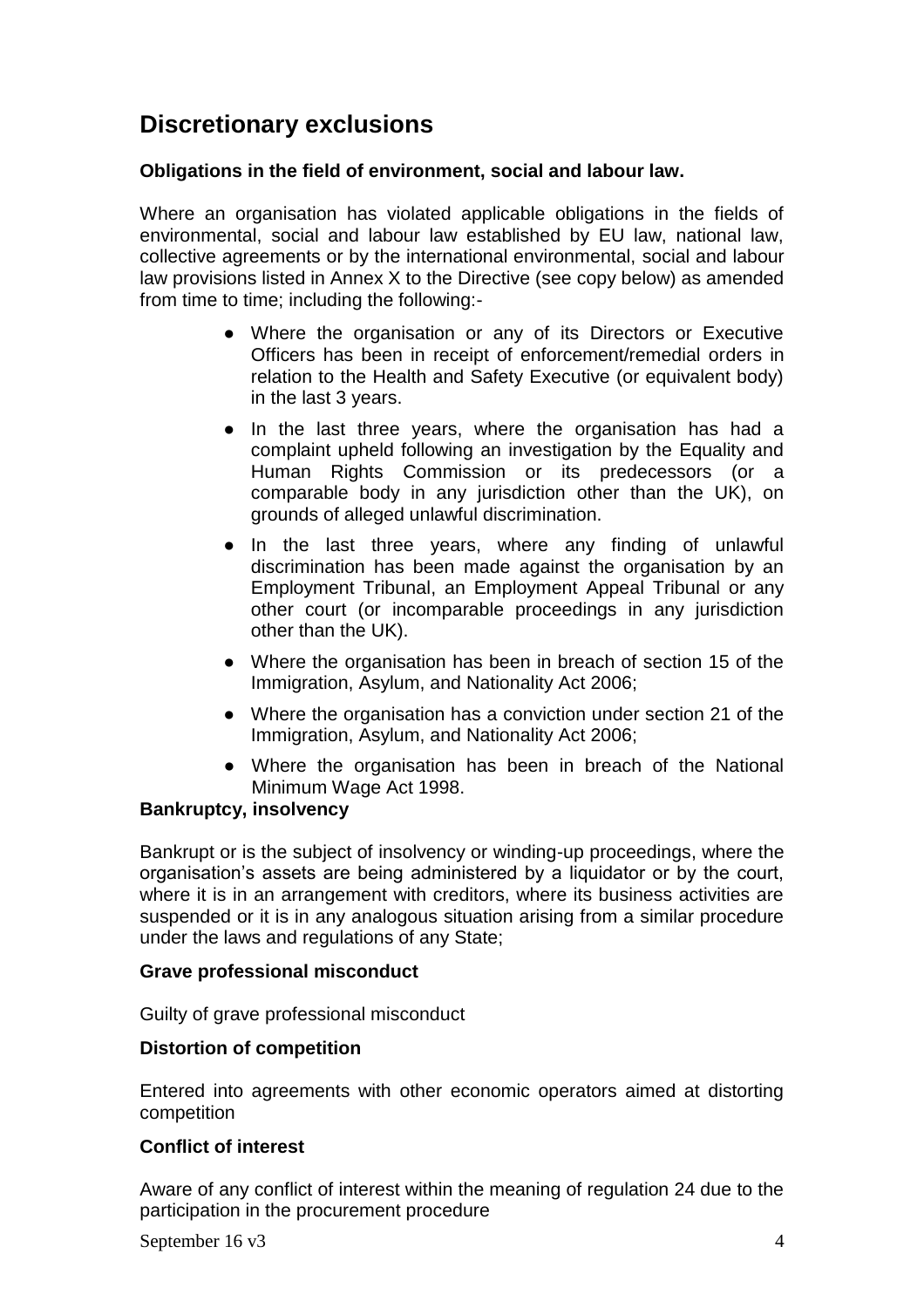#### **Been involved in the preparation of the procurement procedure.**

#### **Prior performance issues**

Shown significant or persistent deficiencies in the performance of a substantive requirement under a prior public contract, a prior contract with a contracting entity, or a prior concession contract, which led to early termination of that prior contract, damages or other comparable sanctions.

#### **Misrepresentation and undue influence**

The organisation has influenced the decision-making process of the contracting authority to obtain confidential information that may confer upon the organisation undue advantages in the procurement procedure, or to negligently provided misleading information that may have a material influence on decisions concerning exclusion, selection or award.

## Additional exclusion grounds

**Breach of obligations relating to the payment of taxes or social security contributions.** 

#### **ANNEX X Extract from Public Procurement Directive 2014/24/EU**

#### **LIST OF INTERNATIONAL SOCIAL AND ENVIRONMENTAL CONVENTIONS REFERRED TO IN ARTICLE 18(2) —**

- ILO Convention 87 on Freedom of Association and the Protection of the Right to Organise;
- ILO Convention 98 on the Right to Organise and Collective Bargaining;
- ILO Convention 29 on Forced Labour;
- ILO Convention 105 on the Abolition of Forced Labour;
- ILO Convention 138 on Minimum Age;
- ILO Convention 111 on Discrimination (Employment and Occupation);
- ILO Convention 100 on Equal Remuneration;
- ILO Convention 182 on Worst Forms of Child Labour;
- Vienna Convention for the protection of the Ozone Layer and its Montreal Protocol on substances that deplete the Ozone Layer;
- Basel Convention on the Control of Transboundary Movements of Hazardous Wastes and their Disposal (Basel Convention);
- Stockholm Convention on Persistent Organic Pollutants (Stockholm POPs Convention)
- Convention on the Prior Informed Consent Procedure for Certain Hazardous Chemicals and Pesticides in International Trade (UNEP/FAO) (The PIC Convention) Rotterdam, 10 September 1998, and its 3 regional Protocols.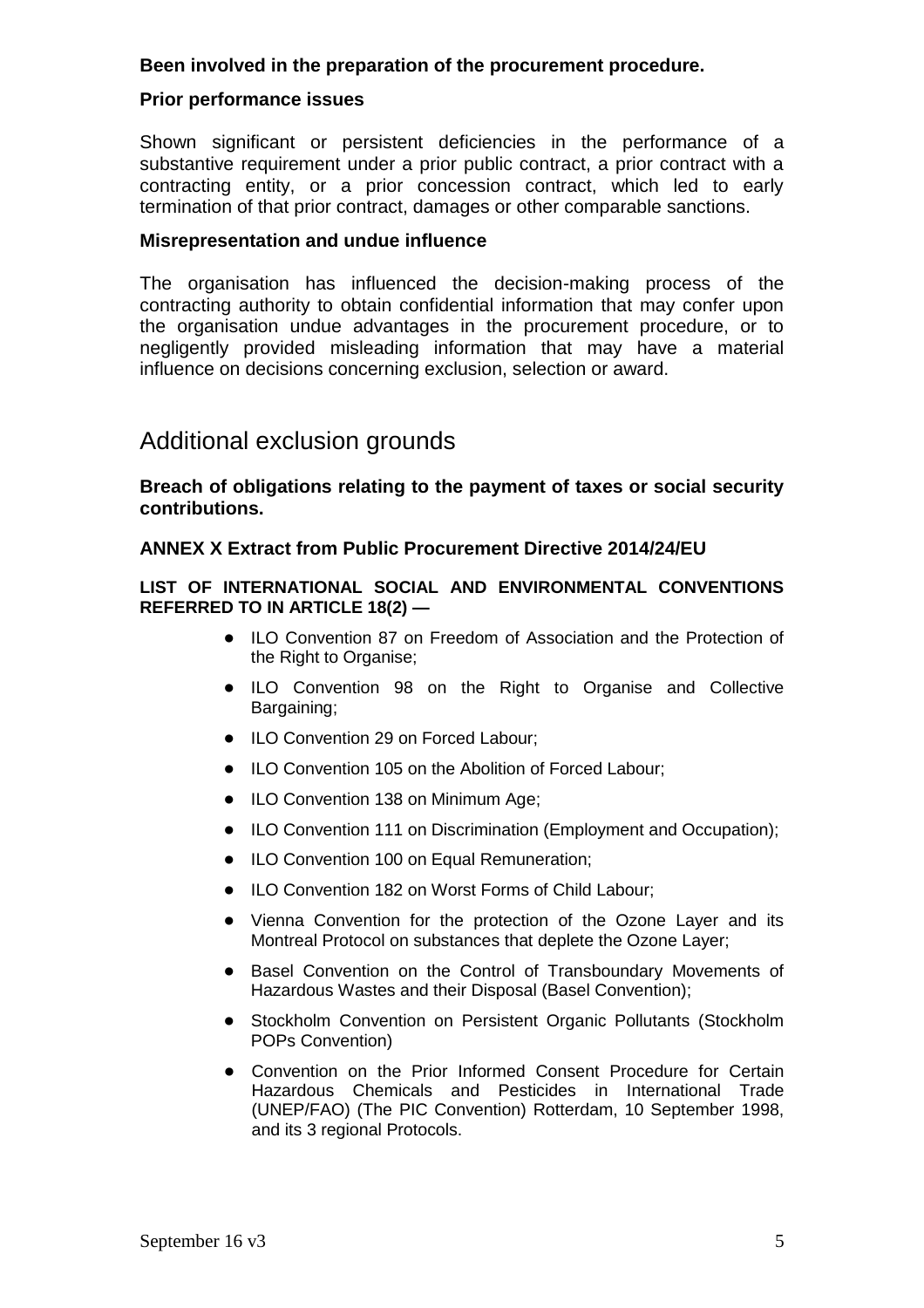## **Consequences of misrepresentation**

A serious misrepresentation which induces a contracting authority to enter into a contract may have the following consequences for the signatory that made the misrepresentation:-

- The potential supplier may be excluded from bidding for contracts for three years, under regulation 57(8)(h)(i) of the PCR 2015;
- The contracting authority may sue the supplier for damages and may rescind the contract under the Misrepresentation Act 1967.
- If fraud, or fraudulent intent, can be proved, the potential supplier or the responsible officers of the potential supplier may be prosecuted and convicted of the offence of fraud by false representation under s.2 of the Fraud Act 2006, which can carry a sentence of up to 10 years or a fine (or both).
- If there is a conviction, then the company must be excluded from procurement for five years under reg. 57(1) of the PCR (subject to self-cleaning).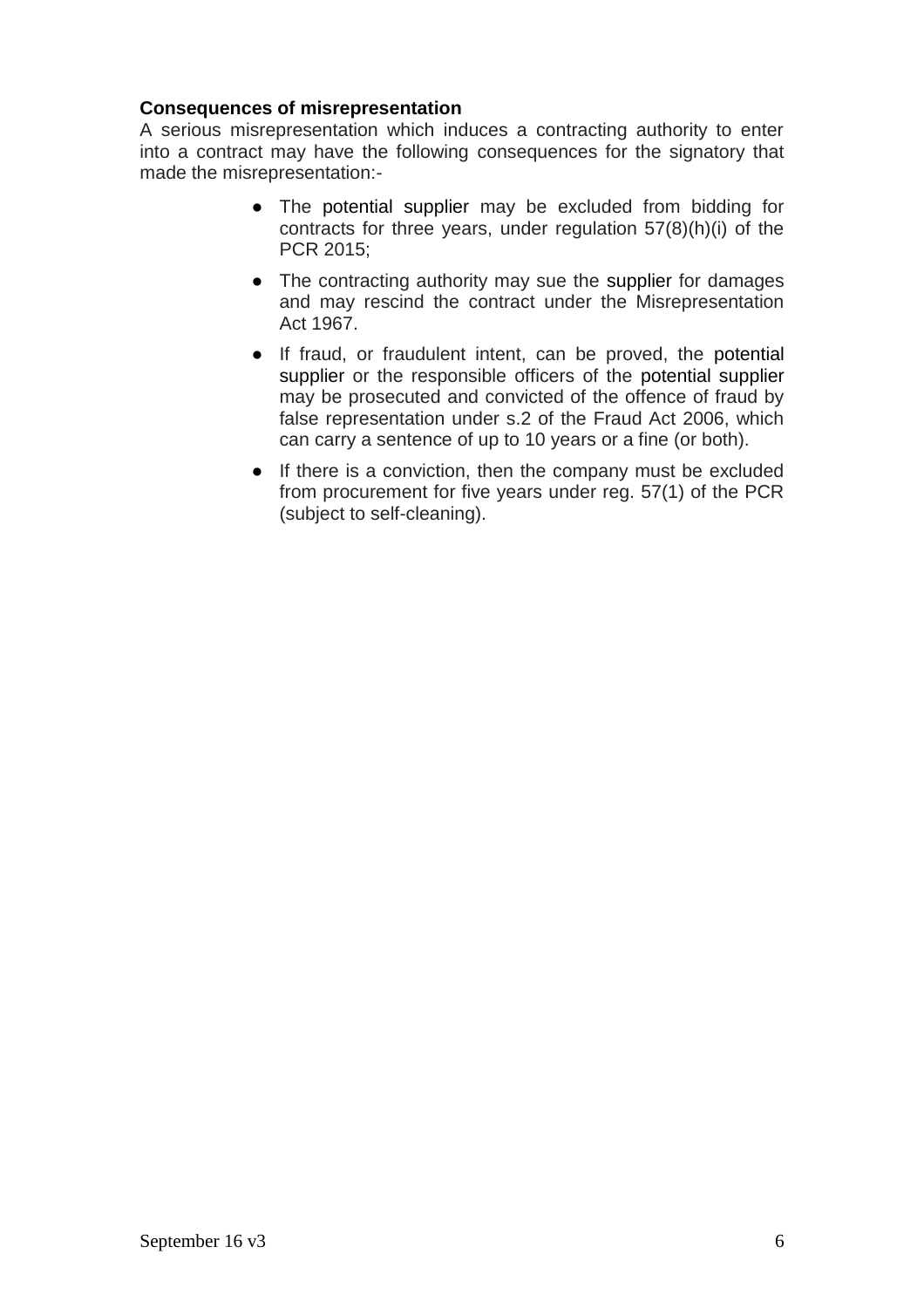## **Frequently Asked Questions**

#### **What is the European Single Procurement Document (ESPD)?**

The ESPD is a list of questions that potential suppliers have to answer to provide a self-declaration that none of the exclusion grounds has been breached, and that they meet the required selection criteria.

It is a standard form that replaces the selection questionnaires, and should make the process of bidding for a public contract easier.

The exclusion grounds are those listed in the EU Directive. As the same exclusion grounds will be used in ESPDs across the EU a potential supplier will be able to re-use a form which it has previously submitted for another competition as long as the information is still correct.

You can evaluate ESPDs submitted by potential suppliers from other countries alongside those submitted by UK suppliers because they have a common reference to the EU Directive exclusion grounds

Only the winner will normally have to submit the certificates as evidence. If available, the certificates can be retrieved by the buyer directly from the respective registers.

#### **What is the difference between the standard Selection Questionnaire and the European Single Procurement Document?**

The first two sections of the standard Selection Questionnaire align with the questions asked in the European Single Procurement Document. We have simply made them easier to understand and listed the relevant national laws that fit into the exclusion categories.

In the UK we already operate a system of self-declaration. The main change to the process is that verification of the declarations, of both the exclusion grounds and the selection information, should only take place with the winning suppliers.

The European Single Procurement Document developed by the Commission includes supplier selection questions. These questions are not mandatory and we have made the policy decision to substitute these optional selection questions with those in the standard Selection Questionnaire

#### **Do I have to use the standard Selection Questionnaire ?**

Yes. Part 1 and Part 2 list the exclusion grounds that apply to public procurements above EU thresholds, and the statutory guidance states that the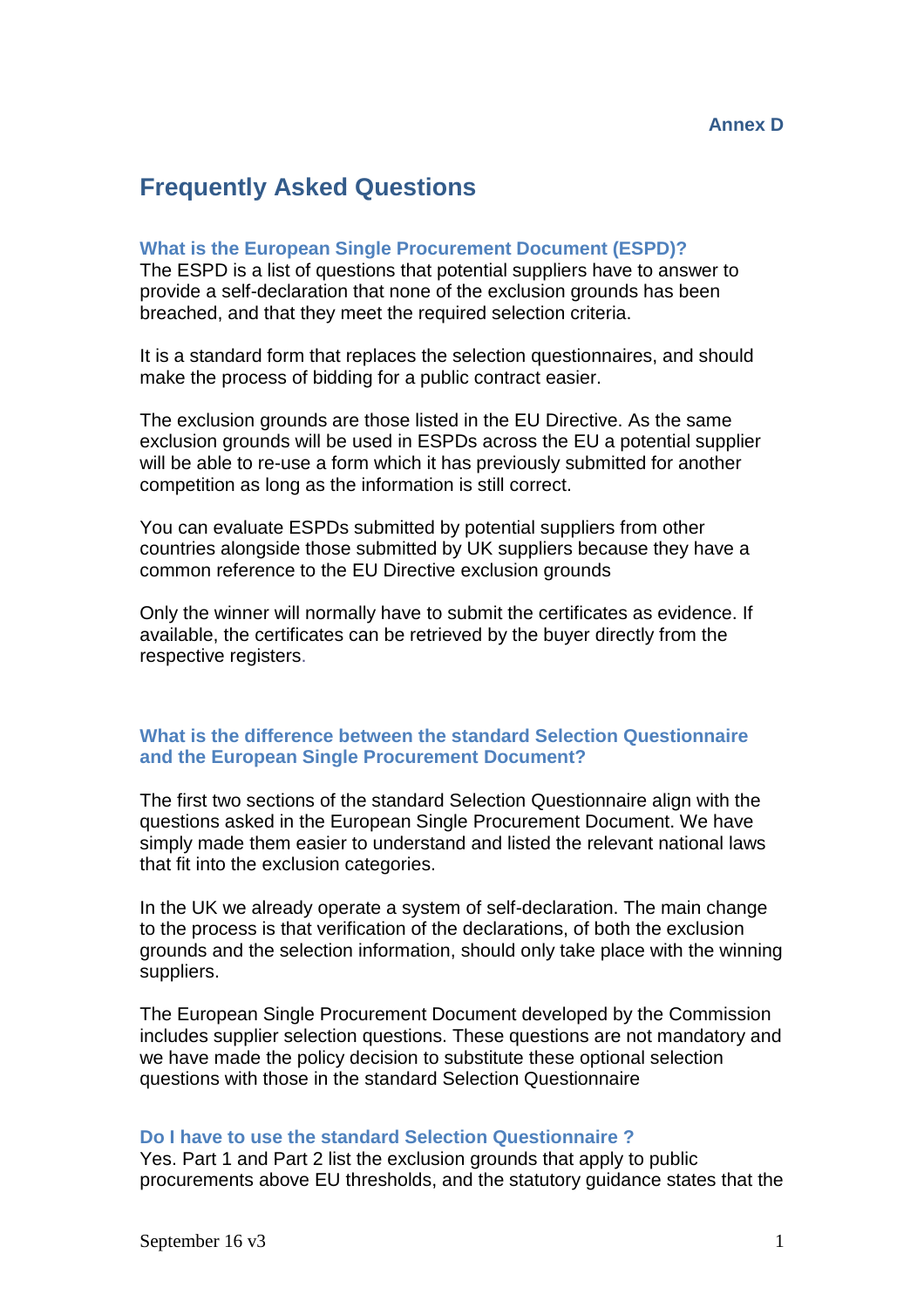selection questions in Part 3 should be adopted across all procurement procedures and embedded as needed into your procurement processes.

You must not use a two-stage process for below threshold procurements. But you can use the questions in the standard Selection Questionnaire as a starting point to develop questions in the tender documents for lower value procurements.

#### **Can I add my own questions?**

You cannot add your own questions to Part 1 or Part 2 of the standard Selection Questionnaire. These sections gather information about the supplier and include the exclusion questions. This is because the questions in those parts are aligned with the Public Contract Regulations 2015. You cannot delete any of these questions either.

However Part 3, the supplier selection questions, has a section where you can add project specific questions. Additionally, there is a process for reporting deviations to the other questions in this section, and that is explained in the guidance.

#### **How do I shortlist in a restricted procedure ?**

The standard Selection Questionnaire is very similar to the previous standard Pre-Qualification Questionnaire so previous practice should be followed.

Potential suppliers' responses should be assessed against the predetermined criteria that has been published in the procurement documentation.

#### **When can I request proof of self-declarations ?**

You must verify that the winning supplier does actually have all the required evidence, or meets the relevant criteria, before you award the contract.

You can ask potential suppliers to submit their evidence at any point in the procurement process if it is necessary to ensure the proper conduct of the procurement.

For multi-stage procurements, we recommend that you verify the evidence before taking potential suppliers on to the next stage.

You cannot require a potential supplier to provide you with evidence when you can obtain it directly and free of charge from a national database.

#### **Can I still use the previous standard PQQ from PPN 3/15 ?** No. The standard Selection Questionnaire replaces the standard PQQ.

**The standard PQQ was popular with suppliers because buyers asked questions in the same way. Will that consistency be lost now ?**

No. The standard Selection Questionnaire has been drafted so that it incorporates the questions from the European Single Procurement Document and the supplier selection questions from the standard PQQ.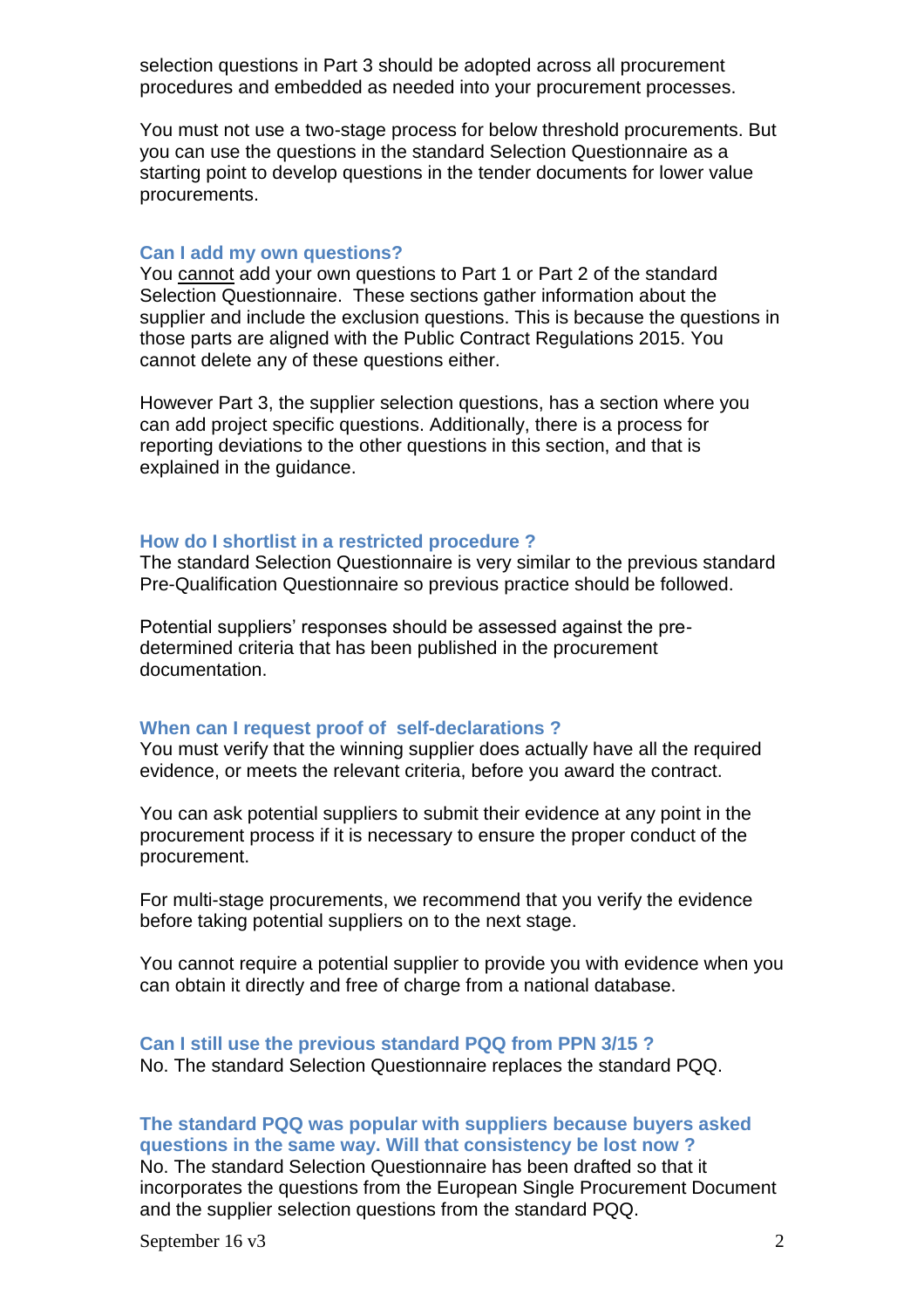#### **What about sub-contractors?**

If a potential supplier proposes to sub-contract part of a contract, and in doing so they rely on the capacity of that sub-contractor to fulfill the selection criteria then a separate completed standard Selection Questionnaire Part 1 and Part 2 is required from that sub-contractor.

You may also choose to ask for a separate completed standard Selection Questionnaire Part 1 and Part 2 from any other sub-contractor to verify if there are grounds for excluding it or not. If there are grounds for mandatory exclusion then the sub-contractor must be replaced. However if the grounds fall into the discretionary list then you may, at your discretion, require the potential supplier to replace the sub-contractor.

#### **What is Self-Cleaning?**

A potential supplier who has been excluded from public procurement can have the exclusion ended if they effectively "self-clean".

Potential suppliers are required to demonstrate that they have taken remedial action, to the satisfaction of the contracting authority in each case. In order for the evidence provided to be sufficient it must, as a minimum, prove the supplier has "self-cleaned" as follows:

- paid or undertaken to pay compensation in respect of any damage caused by the criminal offence or misconduct;
- clarified the facts and circumstances in a comprehensive manner by actively collaborating with the investigating authorities; and
- taken concrete technical, organisational and personnel measures that are appropriate to prevent further criminal offences or misconduct.

The actions agreed on deferred prosecution agreements (DPAs) may be submitted as evidence of self-cleaning and evaluated by the contracting authority as described below.

The measures taken shall be evaluated taking into account the gravity and particular circumstances of the criminal offence or misconduct. If such evidence is considered by the contracting authority (whose decision will be final) as sufficient, the potential supplier shall be allowed to continue in the procurement process.

If the potential supplier cannot provide evidence of 'self-cleaning' that is acceptable to you, they are to be excluded from further participation in the procurement and provided with a statement of the reasons for that decision.

## **What do I ask the suppliers for in a Light Touch Regime (LTR) procurement?**

Use a selection of questions from Part 3 of standard Selection Questionnaire for above-threshold LTR contracts.